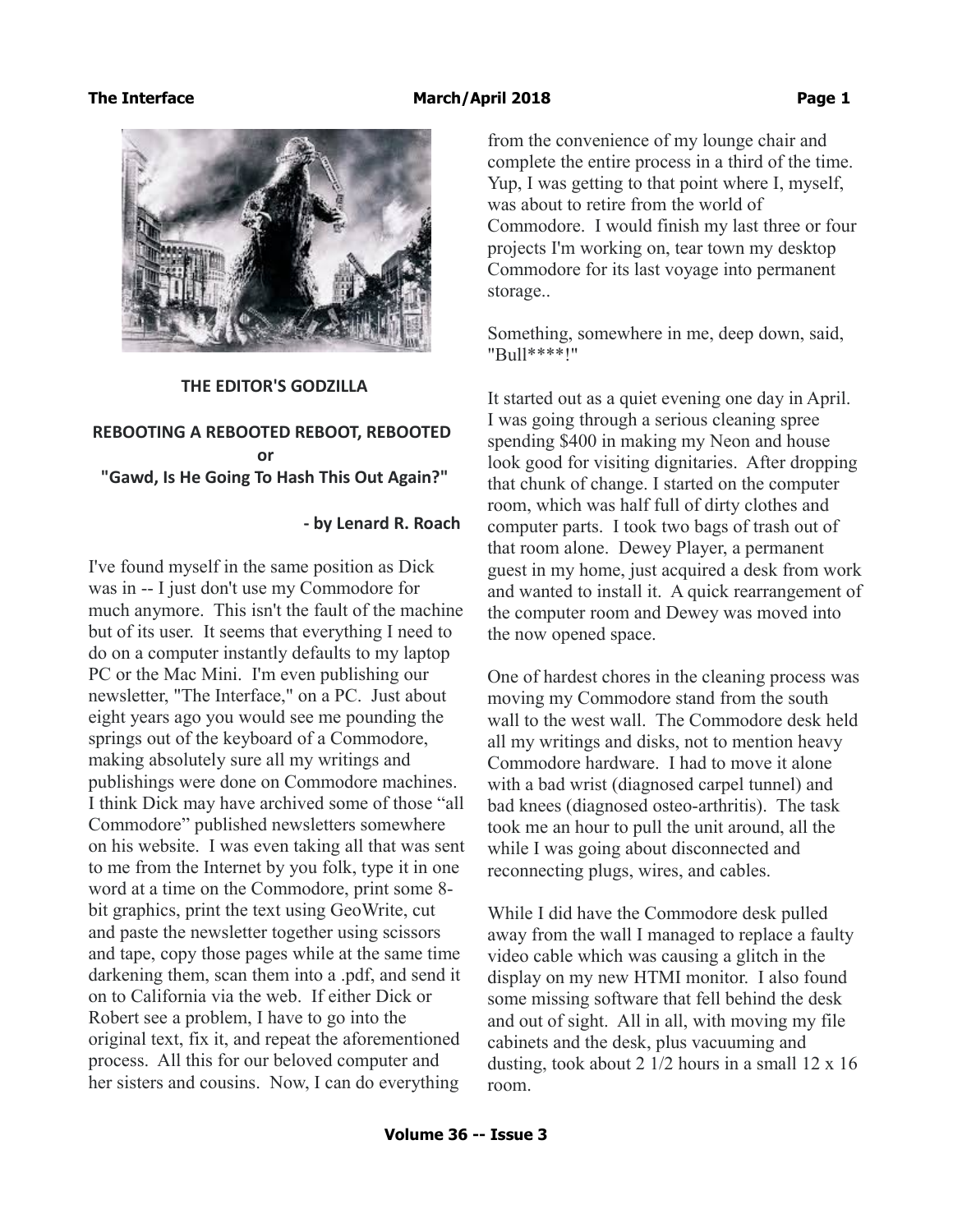Once done, though, I surveyed the room. Something wasn't right and strightway I knew it was the printer on top of the Commodore desk. FCUG sold me that printer, a Star NX 1000 Rainbow, for \$5.00 plus shipping, but I just couldn't get it to work with the "5 Pak Program Bonus Disk" I've been peddling for the last few years. In fact, some of the programs mutated into some sort of digital anomaly in my effort to try and make them work with it. Now I don't know what they were other than non-functioning malcontents of digital sewage. I cleaned up the computer room and it was time to clean up the Commodore desk. Yes, after about a year or so of inactivity, I was going to do a reboot...

The first thing to go was the inappropriate printer. No offense to those at FCUG, it just wasn't going to work and no manipulation of code was going to make it work. So, disconnecting it from the power strip and unplugging the serial bus cables, I dismounted the Star and put it aside. Reaching into the computer closet I pulled out a nearly new Commodore MPS 802 printer that I acquired on eBay (a tale I will tell in a future issue of "The Interface"), hooked it up, and plugged it in. The printer's internal processor went through the test phase and what I originally used to print "Check it Out" and "TEA 4 2" documents on was alive.

I guess I should apologize here to those who get "The Interface" and have used "Check it Out" as found in the pages of the November/December 1992 issue of RUN Magazine. I stated in my description of the program's functions that it should virtually work with "all Commodore and Commodore related" printers. This was an arrogant statement totally made in my ignorance of the inner workings of Commodore printers. "Check it Out" was originally written with the MPS 802 printer in mind and would work best with that printer. Sure, in the article I gave code on how to make "Check it Out" work with the MPS 803, but that was because I had an MPS 803 on hand and I could run all the spacing and

margin tests I needed. After all the printers I've been through, I finally met a printer I couldn't make "Check it Out" interface with in the Star NX 1000 Rainbow. I offer my apologies to you, dear user, for its failure -- but my apology may be moot with everything going to online bill pay in these days. Still ....

Okay, back to my story: I sat down at the Commodore desk and began to boot up the machine. The HTMI monitor took longer to boot than the standard Commodore 1902, more than likely because the HTMI was trying to figure out how to process the image data from the Commodore 128. The 20th century interfacing with the 21st century. It must have been a doozy of a throwback to both devices.

It took a few minutes of digging to find my personal copy of "The 5 Pak Program Bonus Disk" only to remember that this particular disk was the one I recoded for failure. Even with this slight drawback, I recalled what Commodore Master "Z," who taught me BASIC programming, had said, "Make more than one copy of everything." With that in mind, I started pulling out disk files and searching the contents for any undisturbed copies of "The 5 Pak Program Bonus Disk." In fifteen minutes I found three, of which two had the bogus code in place of the original. Only one that had files dating back to 2015. I booted this disk's "Check it Out" and LISTed the code. This version had all the set up code in the beginning instead of spread throughout the text as it was in the original publication in RUN, but it was the PRINT commands I was concerned about. That's where the damage was done. Getting my copy of that particular RUN magazine off of my bookshelf, I compared the code on the screen with that in the magazine. It looked good, but I still needed to do a physical test with a honest-to-goodness check in the printer. I found my collection of unused checks in a cubby on the stand, inserted one of the checks into the printer, lined it up with the print head as I instructed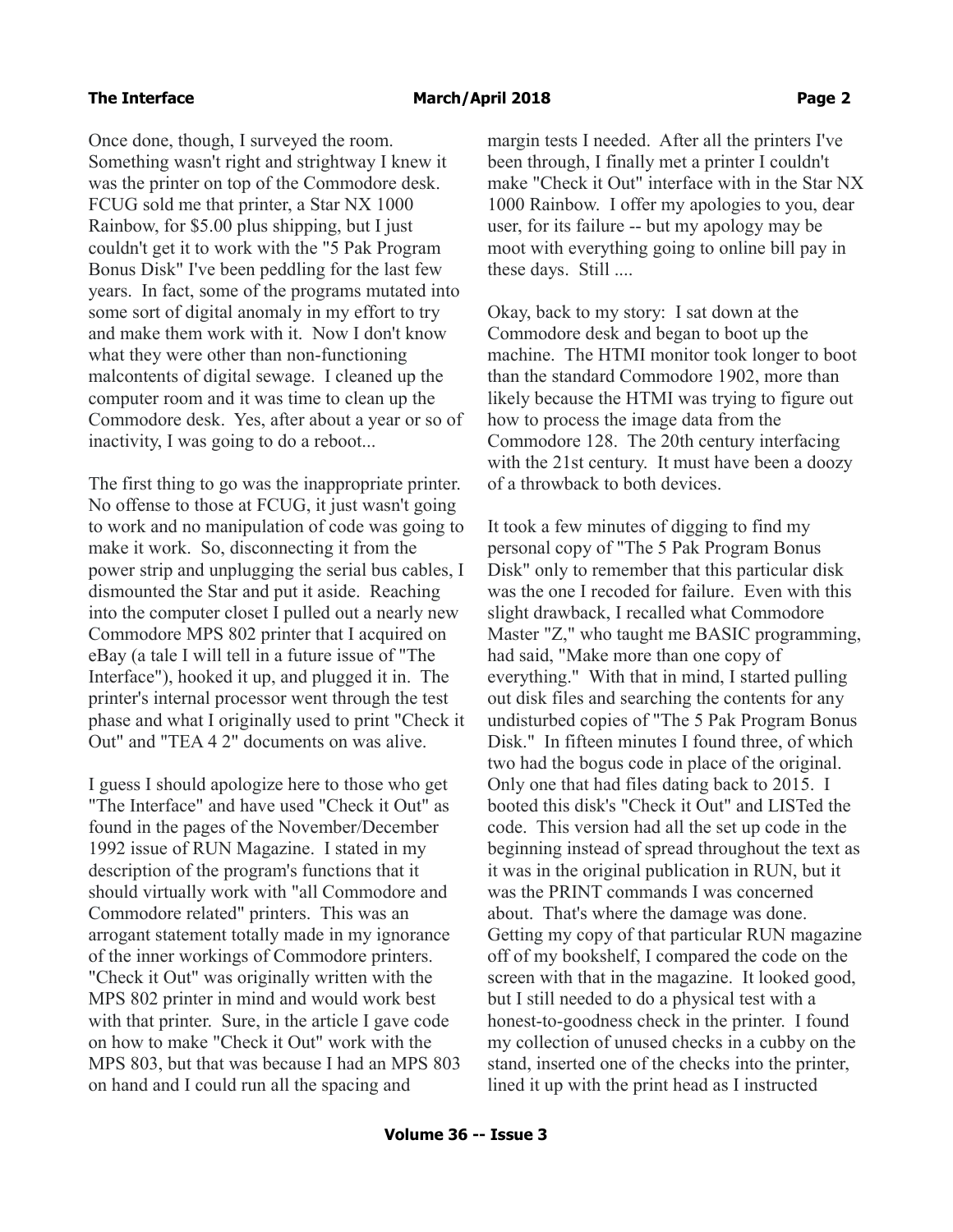myself in the PRINT statements, wrote a check out to my church for \$20, and hit RETURN. The printer came alive, moved the print head left to right a couple of times, and coughed out a printed .... check?

### Oh my ....

Let me try to explain what happened. It seemed as though I studied hard the PRINT statements in both print and screen display (which controlled the vertical movement of the cylinder), I totally forgot about the null spacing (" ") lines (which controlled the horizontal movement of the print head). So what I got was a check that was vertically correct but horizontally askew. This would have been an easy fix, except, in my zeal to crunch the program down to fit under the 25 block maximum as demanded by the work-forhire contract I signed with RUN, I had well over twenty string crunches in the program set up that I had to skim through. Locating the exact string was easy since that designation was coded in the program line, but to find that precise one ... yeah. The good news was it was a null string so any printed strings were quickly eliminated. Like a stupe I didn't exactly follow our beloved English alphabet straightforwardly, but went haphazard all over just assigning strings whatever came to mind. I remember when I alpha tested the program I got several TYPE MISMATCH and SYNTAX ERROR messages and went nuts trying to find which strings I gave the same letter assignment to. To my chagrin, all I needed to do was add a couple or three more null spaces to about three strings. After about seven failed attempts I came to this foregone conclusion, after which I put the neatly printed check into a "TEA 4 2" printed envelope, stamped it, and put it aside for mailing.

Yup, I was back to using my Commodore again. It felt good to get all those devices running, but with the heir apparent Kansas City Commodore

Cats now occupying the computer room, I may not get a chance to use it much.

Oh boy, I hope that check I printed and mailed to the church clears . Oops.....

### **MONTHLY MEETING REPORTS**

### **by Dick Estel & Robert Bernardo**

### **March 2018**

For March we had Robert, Roger, Dave, and Brad and son William in attendance. It's a good thing the guys were there to help out Robert. In Robert's car, a five-foot long box had to be carefully removed from the passenger compartment, and this box had the necessary equipment for an Amiga computer demonstration!

In the talk leading up to the demonstrations, Robert spoke about the April 14 Livermore Innovation Fair and how he was going to bring a SX-64 and a classic Amiga to exhibit at the show. Then he spoke about the May 18-20 Maker Faire Bay Area and about bringing the same computers to that show, in addition to a Texas Instruments TI-99/4A.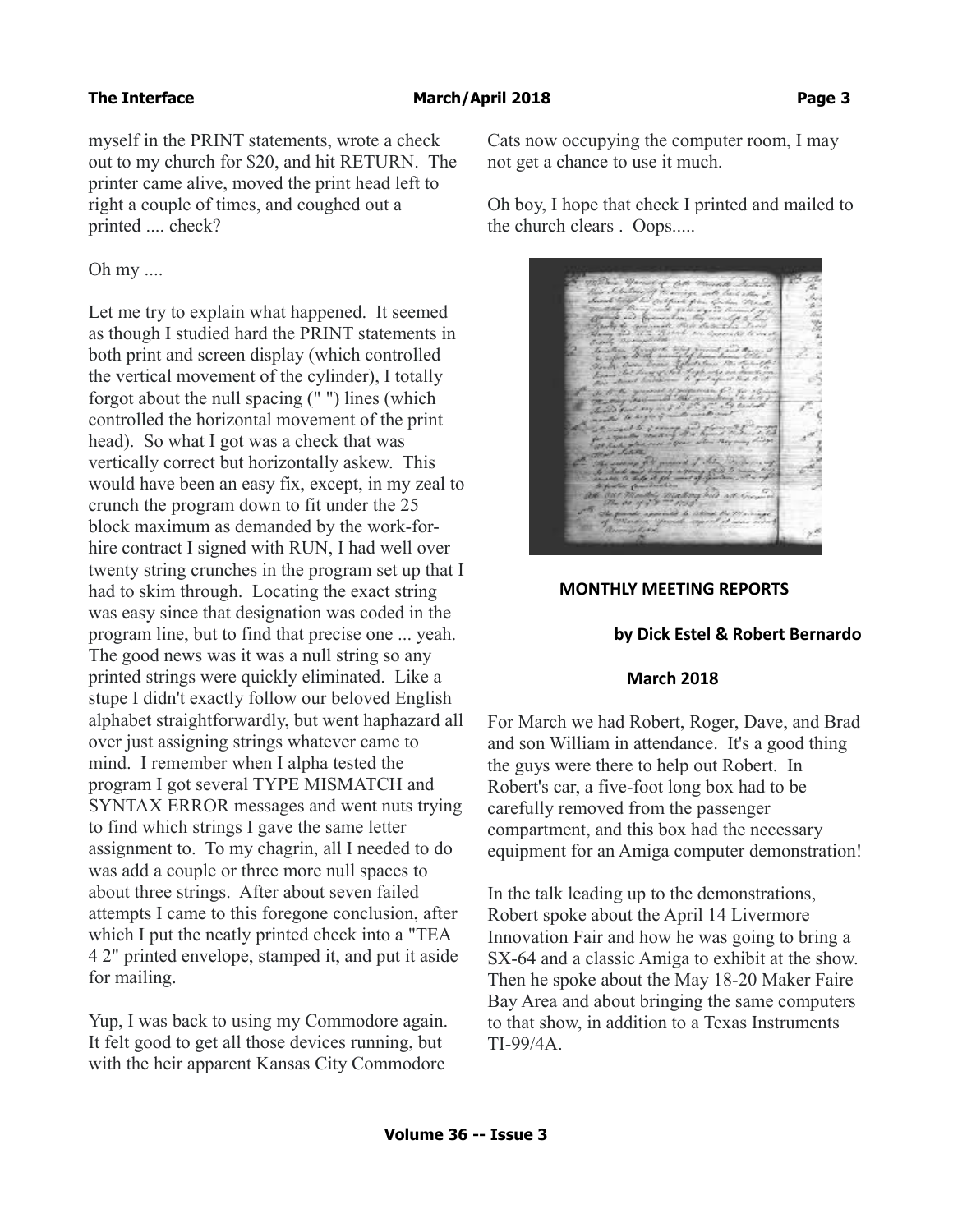After lunch, the members couldn't wait to see what was in the five-foot box. Robert opened it and showed the skiboard, skateboard, and short surfboard which went with the Amiga CD32 game, Surf Systems' Biff Boardin' /Urban Surfin' /Biff Select V2.03. Robert had not brought the CD32 game console, but he would do so for the April meeting. Nonetheless, everybody but Dave tried standing on the boards, imagining how the game would play. The members urged Robert not to show the boards at the upcoming shows for fear that children would fall off the boards, injure themselves, and then sue for damages. In the more controlled environment of CommVEx, Robert could show the game and the boards there.

At the request of Robert, Roger brought in Jump Jet for the VIC-20. Unfortunately, it was a .TAP file (cassette tape file), and Roger couldn't run it off his SD2IEC drive which emulates a disk drive. Then Robert tried to run the graphical adventure, Ultima IV Remastered for the C64. This Ultima IV was an improved, bug-fixed version of the original, and Roger had downloaded it from the Internet and transferred it to disk. Again misfortune struck when both Robert and Roger couldn't get it to run. The only thing they could do was look at the original, which Robert had brought -- box, instructions, maps, and all.

In preparation for the the August 11-12 Commodore Vegas Expo, Robert showed the new International Karate Ultimate, which is set for the CommVEx game competition. This improved, bug-fixed version of IK played very smoothly and was great fun.

The members got to hear the music, the Commodore Rap, which was archived on YouTube. Who would have known that such music existed from the mid-1980's?!

Then they got to play with one level of the classic C64 game, Break Dance. William was especially

good at moving the joystick to control his break dancer in the game. Back in the day, Break Dance received a low rating from the various Commodore magazines. Seen through our modern eyes, it now seemed a lot of fun.

Robert realized that Break Dance, which Roger had downloaded from the Commodore Scene Database, was not complete; there was supposed to be more than one level of the game. Finding a more complete version was put on the to-do list. Robert said that both the Commodore Rap and clips from Break Dance would be combined to make a commercial for CommVEx.

### **April 2018**

For April's meeting Robert, Roger, Dave, and Brad were in attendance. Brad's kids were not in attendance this month and were missed. Dick Estel was not at the meeting, and he was missed. Nonetheless, the members carried on.

Robert reported on the April 14 Livermore Innovation Fair (LIF), which was a new venue in which to exhibit classic computers. He noted that the booth area was small, and unlike the giant Maker Faire Bay Area which had 100, 000 attendees, LIF had hundreds, and consequently, the number of visitors to the booth was much less. Robert had brought a SX-64 and an Amiga 1200 along with an Atari 800XL while the others in the booth had brought an Apple II clone, a MSX system, and more. The booth was outside in the courtyard of the venue, and though covered by shade, the sunlight was still bright enough to overwhelm the picture of the Dell LCD monitors that Robert used. The visitors could only use the SX-64 comfortably because of its bright, built-in CRT monitor. The lesson learned – bring CRT monitors when using computers outside.

After lunch, Dave showed a video of the new C64 Mini (which was due for eventual release in North America). It was an interesting device with 50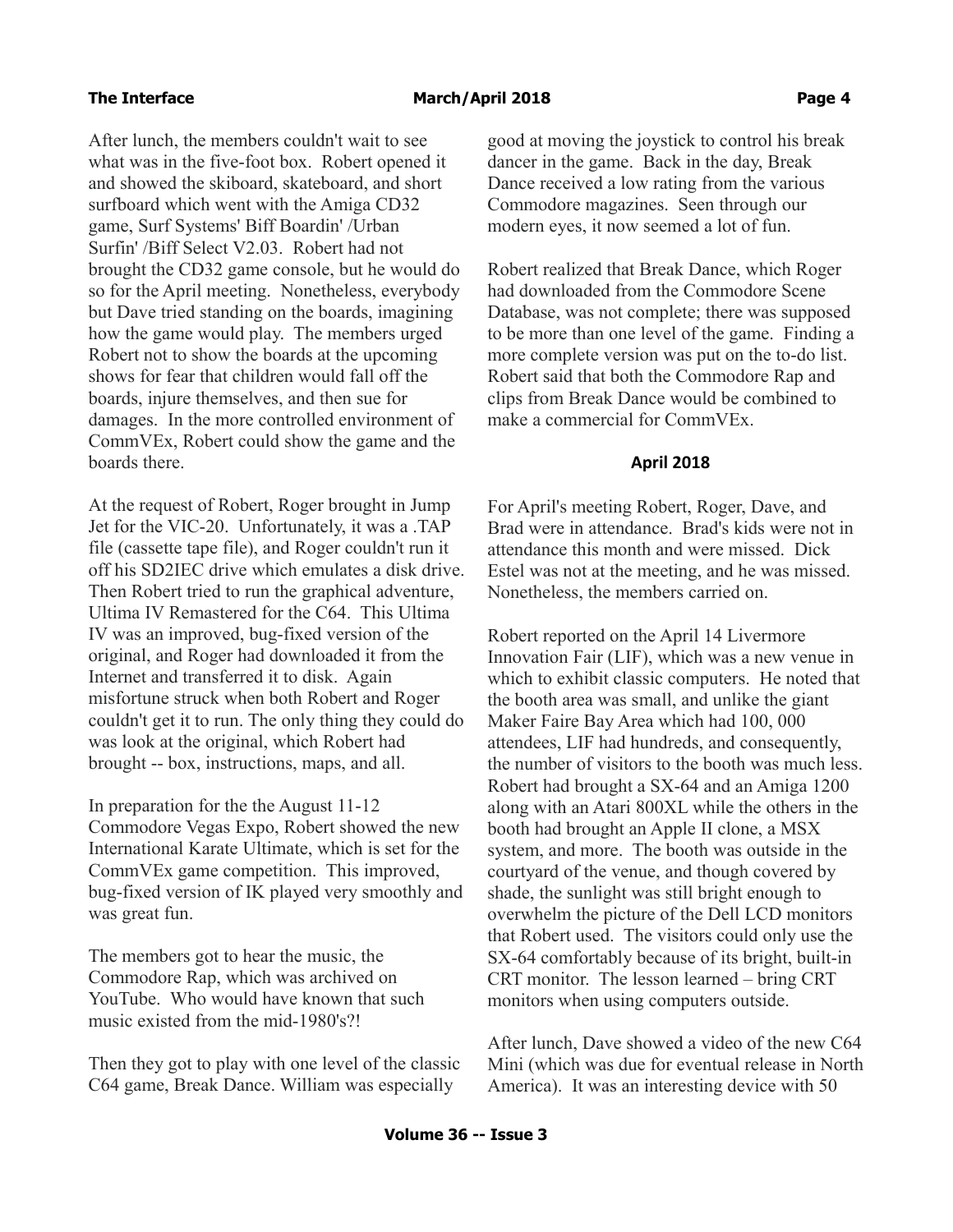built-in games and HDMI output. However, the consensus was that without a real keyboard, it was more of a toy.

In the last meeting, Robert had brought the skiboard, skateboard, and short surfboard for the Amiga CD32 game, Surf Systems' Biff Boardin'/Urban Surfin'/Biff Select V2.03. This month Robert brought a boxed, Amiga CD32 console, complete with the new, heavy-duty, Ray Carlsen power supply, instead of its wimpy, black, brick power supply. However even with a new, heavy-duty power supply, Robert couldn't get the CD32 game console to boot. Sometimes the CD32 opening screen would show, but the Surf Systems' disc wouldn't run. Robert theorized that because the CD32 was European PAL and not North American NTSC, the disc did not recognize the machine (Surf Systems was California company). Robert would have to come back to a future meeting with a NTSC Amiga CD32.

Robert brought his C128DCR and SuperCPU 128 in order to run the new alpha version of the game, Tempest for the C128. Tempest was a classic, vector-graphics, arcade game, and programmer Robert Willie built this C128, 80-column version. Unfortunately, the DCR would not boot reliably with the SCPU connected. With Roger's help, Robert opened up the computer and checked out the clip-on connections for the SuperMMU board, a board necessary for the SCPU to run in C128 mode. The connections were tight. Not being able to diagnose the problem, Robert realized that the machine would have to go to Ray Carlsen for repair.

Brad and Robert brought in the latest Wi-fi modems for 8-bit Commodores, a pair of StrikeLink modems (two versions) and the WiFi64 modem (from SharewarePlus of England). The StrikeLinks came caseless, and the WiFi64 had a neat, little case. Brad's StrikeLink was an early version, and

Robert's StrikeLink was a later model. In a sideto-side board comparison, the only obvious difference between the two was a rearrangement of the components. The WiFi module used in both was exactly

the same. After Robert opened up the case of the WiFi64, they compared its board with that of the StrikeLinks. Its board looked exactly like the board and WiFi module of the later StrikeLink.

Roger liked how the WiFi64 came with printed instructions and a deck of "playing cards." Called Top Cards: BBS Edition, the cards described every current Bulletin Board System for the Commodore, including the Borderline and Cottonwood BBS's of FCUG member Andrew Wiskow.

Brad attached his StrikeLink to the club's C128, and Roger ran the C64 terminal program, CCGMS. Brad's goal was to connect to the restaurant's Wi-Fi and then cruise to various Internet sites. He was able to get the modem to respond, but he was unable to connect. Robert realized that the CCGMS they were using was version 5 and that version 6 was the latest one. Perhaps the problem was the v5 software; perhaps v6 would have better results. Because Robert had no Wi-Fi at his house, he lent his StrikeLink and his WiFi64 for Roger to try out at his place. (Note: At his apartment, Roger was able to connect successfully with both modems and CCGMS v6.)

The meeting ended with Robert, Roger, and David going through the various C64 and C128 programs on the April, 1988 disk of Compute!'s Gazette magazine. It was a time-travel trip to what was popular 20 years ago! For a simpler time, the disk had simpler games and utilities. The question was would such programs hold the interest of a Commodore user today. Maybe yes, maybe no.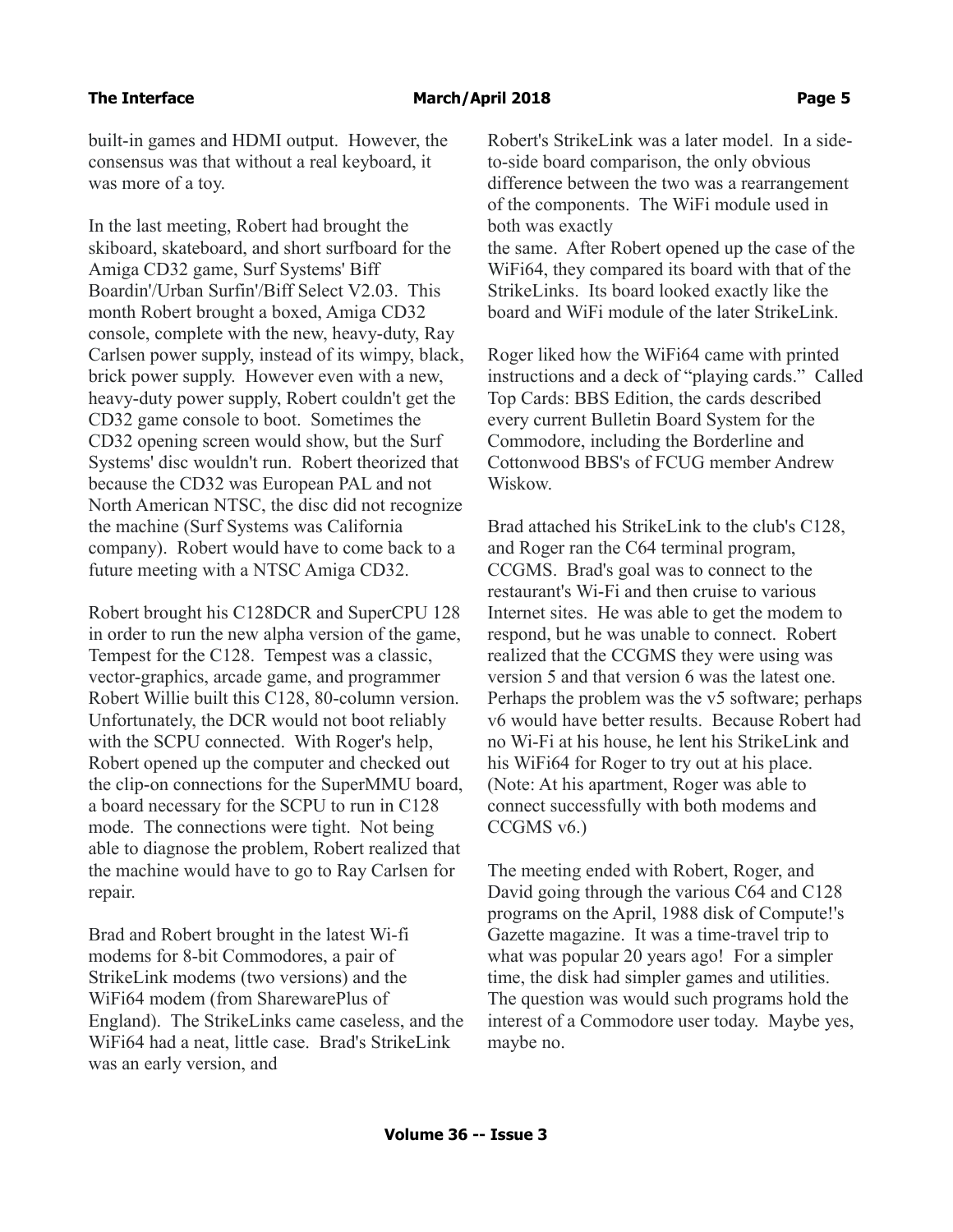## **COMBAT GAMES FOR THE COMMODORE 64 BASED ON HISTORICAL CONFLICTS PART TWO**

### **compiled by Lenard R. Roach**

## **1941 – The Secret Conflict**



[**EDITORS NOTE:** There is little data on this game except that it was released on April 26, 2014, for the SEUCK (Shoot 'Em Up Construction Set) Compo. L.]



### **1942**

1942 is a vertically scrolling shoot 'em up made by Capcom that was released for the arcade in 1984. It was the first game in the 19XX series. It was followed by 1943: The Battle of Midway.

1942 is set in the Pacific theater of World War II. The goal is to reach Tokyo and destroy the entire Japanese air fleet. The player pilots a Lockheed P-38 Lightning dubbed the "Super Ace". The player has to shoot down enemy planes; to avoid enemy

fire, the player can perform a roll or vertical loop. During the game the player may collect a series of power-ups, one of them allowing the plane to be escorted by two other smaller fighters in a Tip Tow formation. There were few enemies: Kawasaki Ki-61s, Mitsubishi A6M Zeros and Kawasaki Ki-48s. The boss plane is a Nakajima G8N.

The game was later ported to the Famicom in 1985 in Japan, North America in 1986, (developed by Micronics), MSX, NEC PC-8801, Windows Mobile Professional, and Game Boy Color. It was ported by the European games publisher Elite Systems to the Amstrad CPC, ZX Spectrum and Commodore 64. The game was included as part of Capcom Classics Collection for the Xbox and PlayStation 2 in 2005. The arcade version was released on the Wii Virtual Console in Japan on December 21, 2010, the PAL region on January 21, 2011, and in North America on January 24, 2011.

1942 was one of Capcom's first breakaway hits, eclipsing in popularity the company's preceding three titles: (Vulgus, Sonson, and Pirate Ship Higemaru). In 1987, it was number-one on Euromax's UK arcade chart (followed by Wonder Boyat number-two). While not as popular as some of Capcom's series that would debut later in the 1980s (Street Fighter and Mega Man in particular), 1942 would become one of Capcom's hallmark games throughout the arcade era. Although not the first game to receive a sequel (with Pirate Ship Higemaru receiving a Japanonly console semi-sequel, Higemaru Makaijima in April 1987) 1942 was the first Capcom title to spawn a successful series of sequels, with five titles in the 19XX line released from 1987 to 2000. Additionally, many of Capcom's other vertical shooters featured very similar gameplay to the series such as Varth: Operation Thunderstorm.

1942's longevity has shown through in many re-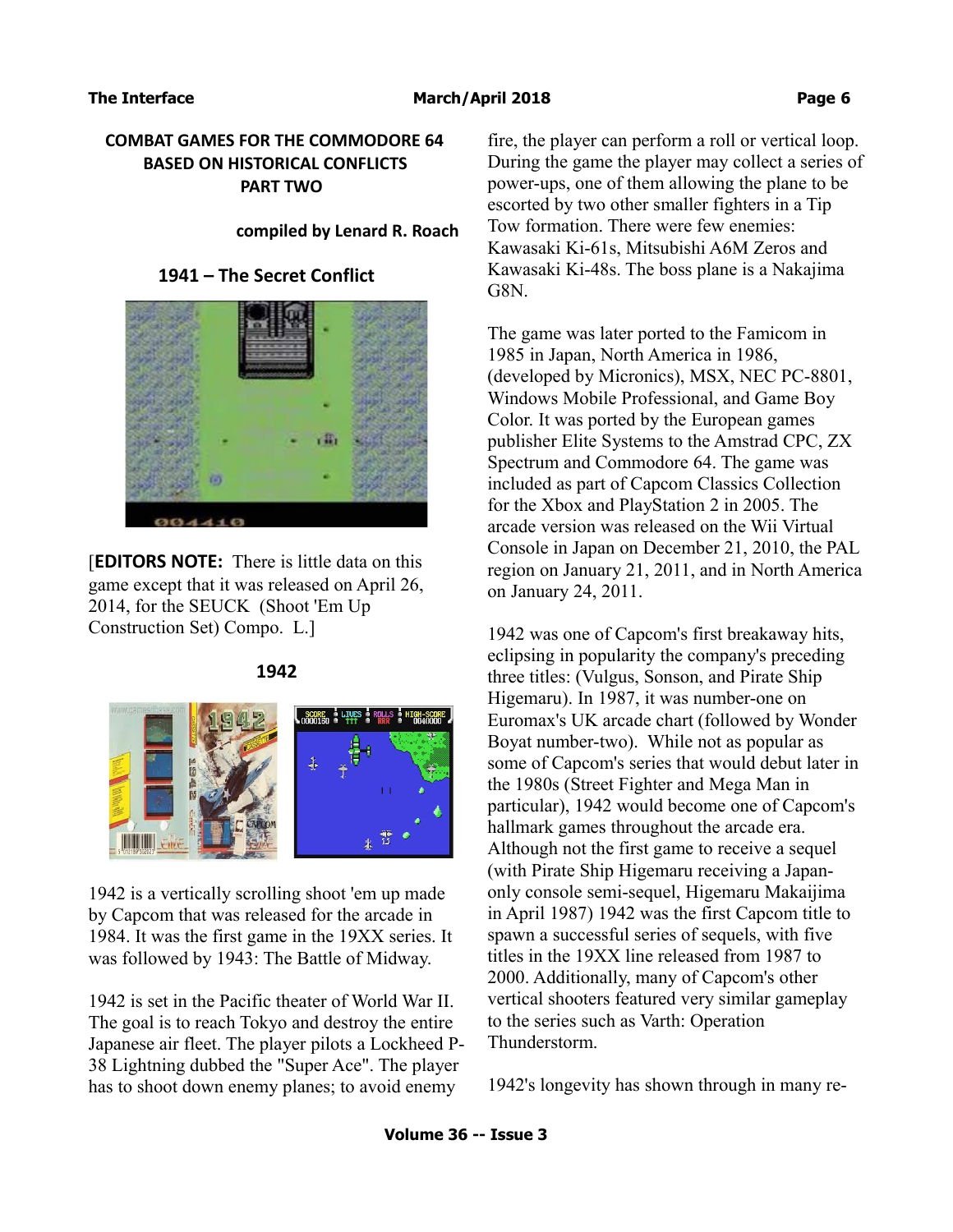releases since its introduction, principally in Capcom Generations 1 for the PlayStation and Saturn consoles. It was featured in the Capcom Classics Collection for the PlayStation 2 and Xbox, as well as Capcom Classics Collection: Reloaded for the PlayStation Portable. 1942: First Strike was released for iOS in 2010. A remake, 1942: Joint Strike is available for Xbox Live Arcade and the PlayStation Network. The Xbox Live Arcade version was released on July 23, 2008, while the PlayStation Network version was released on July 24, 2008.

### **1943: The Battle of Midway**



1943: The Battle of Midway is a 1987 shoot 'em up arcade game developed and published by Capcom. It was the first followup to Capcom's earlier 1942.

The game is set in the Pacific theater of World War II, off the coast of the Midway Atoll. The goal is to attack the Japanese air fleet that bombed the American aircraft carrier, pursue all Japanese air and sea forces, fly through the 16 stagesof play, and make their way to the Japanese battleship Yamato and destroy her. 11 of these stages consist of an air-to-sea battle (with a huge battleship or an aircraft carrier as the stage boss), while 5 stages consist of an all-aerial battle against a squadron of Japanese bombers with a mother bomber at the end.

As in 1942, players pilot a P-38 Lightning. Controls are also similar: button 1 fires main weapons, and button 2 performs two special

actions: a loop maneuver like in 1942, or one of three special lightning attacks in exchange for some of the player's fuel. Indeed, players now have only one life, in the form of a large "fuel" meter; constantly depleting, but refillable by collecting various powerups (chiefly "Pow" icons). In 2-player mode, when both players overlap their planes on screen, the energy bar can be transferred from the player with more fuel to the player with less. Destroying a complete formation of red enemy planes will result in a power-up, such as a health boost or a new main weapon.

There are cheat codes, different for every stage, ranging from holding down a fire button or pointing the joystick in a certain direction; player(s) are rewarded with fully upgraded weapons.

### **Ports**

Capcom released their own port for the NES, but the game has also been ported to the Atari ST, the ZX Spectrum, the Amstrad CPC, the Commodore 64 and the Amiga. In 1998 it was rereleased as Capcom Generation 1 for the Sega Saturn and the PlayStation. In 2005 it was re–released for Xbox and PlayStation 2 as part of Capcom Classics Collection, and again in Capcom Classics Collection: Reloaded on the PlayStation Portable. It also included as the initial game in Capcom Arcade Cabinet, a compilation of games released digitally for PlayStation 3 and Xbox 360 on February 19, 2013 in which the games are sold individually or in packs. The overall faithfulness and quality of execution of these third party versions varies greatly.

# **NES**

Released exactly one year after the arcade version, the NES version of 1943 introduced the ability to improve the player's plane by permanently upgrading certain aspects of its abilities. These include the plane's offensive and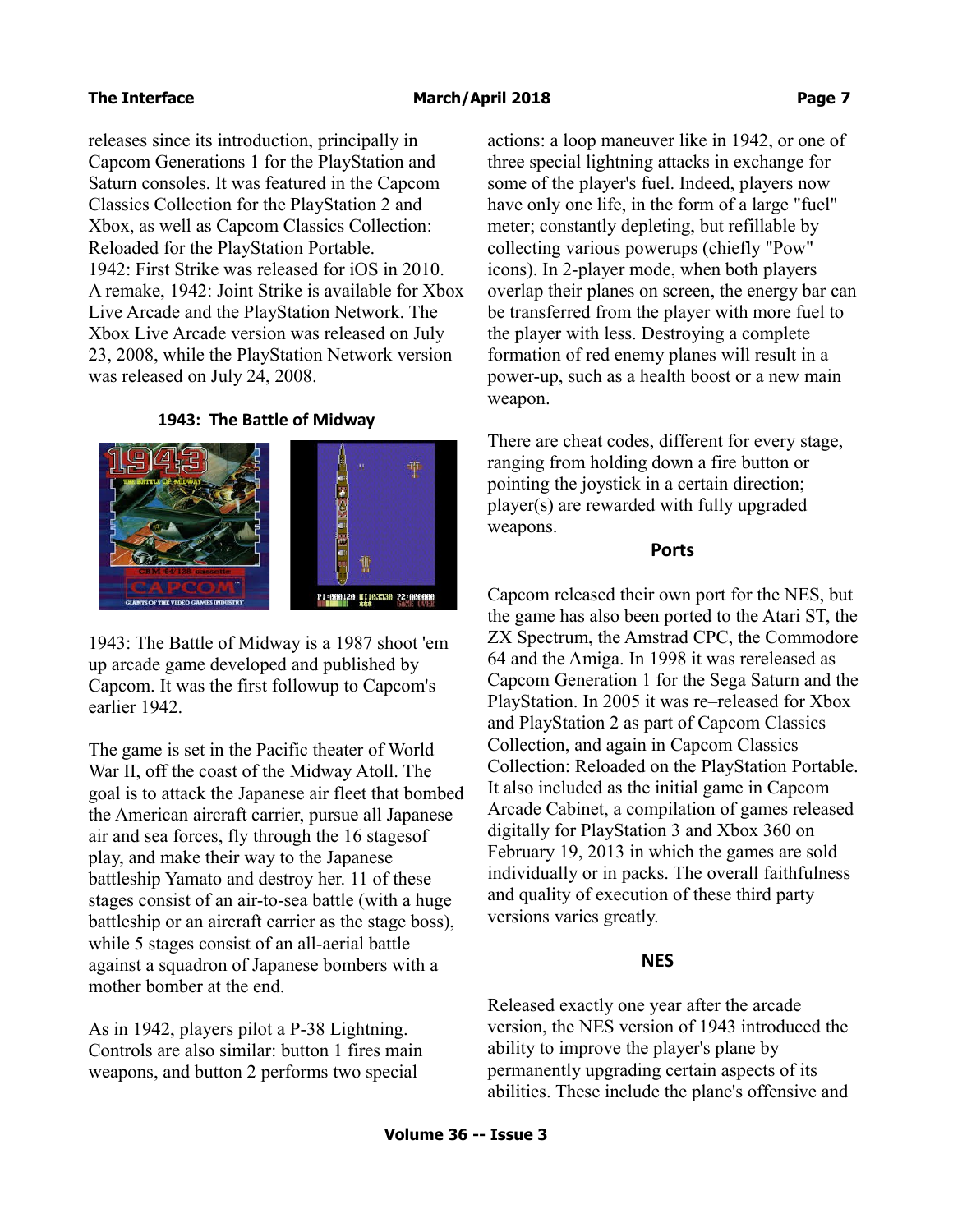defensive powers, the maximum fuel level, and its special weapons and their durations. This somewhat alters the game balance and a different tactic is required to survive the game. For example, initially very few weapons are made available; more can be attained from power-ups by putting statistic points into "special weapons ability".

### **1943 Kai**

Developed and released alongside the Family Computer version, 1943 Kai: Midway Kaisen (19 43 改 ミッドウェイ海戦) is an arcade game, an "alternate" version of the original 1943, released in 1987 in Japan. In USA, it was released as 1943: The Battle of Midway Mark II. . Most of the graphics and sounds have been reworked, and the game has been made more "extreme" (laser-firing World War II planes and ships that run on ground). Further, the trademark P-38 has been replaced with a Boeing Stearman E75 N68828. In 1991, this version was converted to the PC Engine as simply 1943 Kai, again exclusively in Japan; this version contains many additional levels and original music.

Although the arcade release was exclusive to Japan, the arcade version itself was included in the 1998 Capcom Generations for the Sega Saturn and the PlayStation and in the 2005 Capcom Classics Collection for PlayStation 2 and Xbox.



**Bombard Berlin – 1944**



**[Editor's Note:** This is another game published using the Shoot 'Em Up Construction Set that is based on World War II events. I could find no data on gameplay or reviews for this game. L.]



[**Editor's Note:** Chances are likely that this game does not belong in this genre, but I am adding it here just to play it safe. For all I know this could be a Korean War simulation. It was also created using the Shoot 'Em Up Construction Set L.]

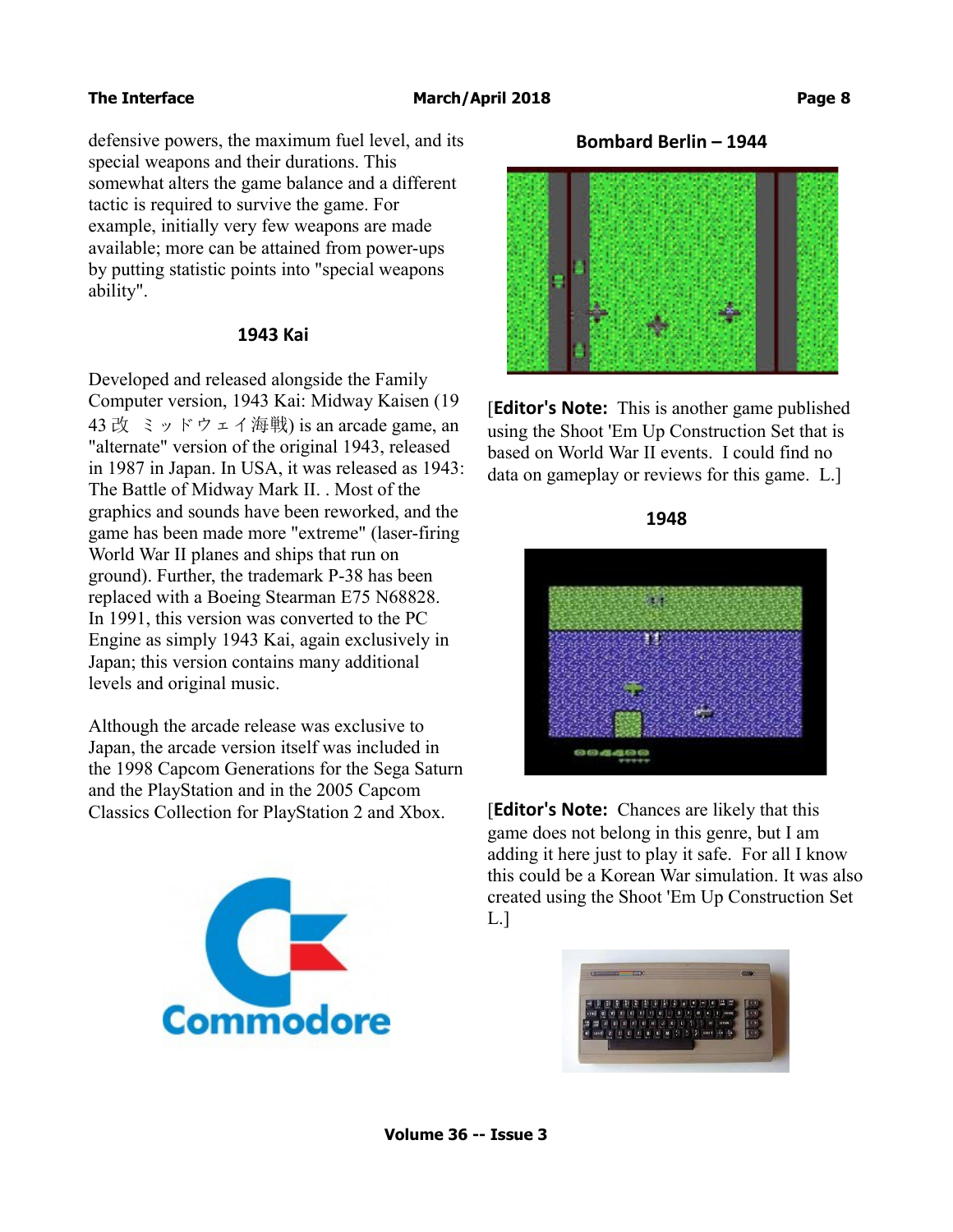# **Battle For Normandy**



Battle for Normandy is a Wargame by SSI from the year 1983, which first appeared for the Apple II and the Atari 8- bit homecomputers and was ported in the same year for the C64. As the name might already suggest, this turn-based strategywar game thematically revolves around the landing of the Western Allies in Normandy on 6 June 1944, the so-called "D-Day", with the "Overlord" Liberation of Western Europe by the German occupying forces began.

As Commander-in-Chief of the Allied forces, the player must try within 12 turns his troops from the landing beaches against the resistance of the computer player "Rommel" or a team -membered Wehrmacht to lead inland, in order to gain as much space and to occupy several strategically important places , There are ship artillery and air raids available to support ground attacks and hinder enemy troop movements. In addition to the tactical considerations of when and where must be attacked or defended, the Allied player has additionally to conduct a "logistical war" to always provide his troops with enough supplies of fuel, ammunition and provisions. The weather is an uncertain factor, which can be largely eliminated by forward-looking planning. At the end of the last turn, a comparison of the victory points achieved by both sides provides information about the outcome of the game.

In addition to the "complete" game, which runs until the end of the month and over twelve rounds, there is a shortened scenario that only

extends over the first two weeks. Furthermore, the game has an editor for changing game parameters.

# **Patton vs Rommel**





Patton vs. Rommel is a computer war game designed and programmed by Chris Crawford for the Macintosh and published by Electronic Arts in 1987. MS-DOS and Commodore 64 versions were created by Sculptured Software. After the success of Crawford's game Balance of Power EA wanted to work with him, but could not acquire the rights to sequel the game from its publisher, Mindscape. Instead, they suggested he build on the tradition of his seminal Atari title Eastern Front.

Rather than create a derivative game on the Western Front, Crawford elected to focus the game's design on fog of war and the personalities of American general George Patton and the German Field Marshal Erwin Rommel. In real life the two were never involved together in a major confrontation, as Rommel was wounded in 1944 and later forced to commit suicide (due to his association with the anti-Hitler conspirators of the July 20 plot), before Patton had command in large-scale land operations. The game's AI, however, worked to be true to the strategies of each of the two generals.

Patton vs. Rommel is set in and around the Normandy beachhead shortly after the D-Day invasion of June, 1944. American, Canadian and British forces are placed in the correct positions as the Allied advance started to bog down. The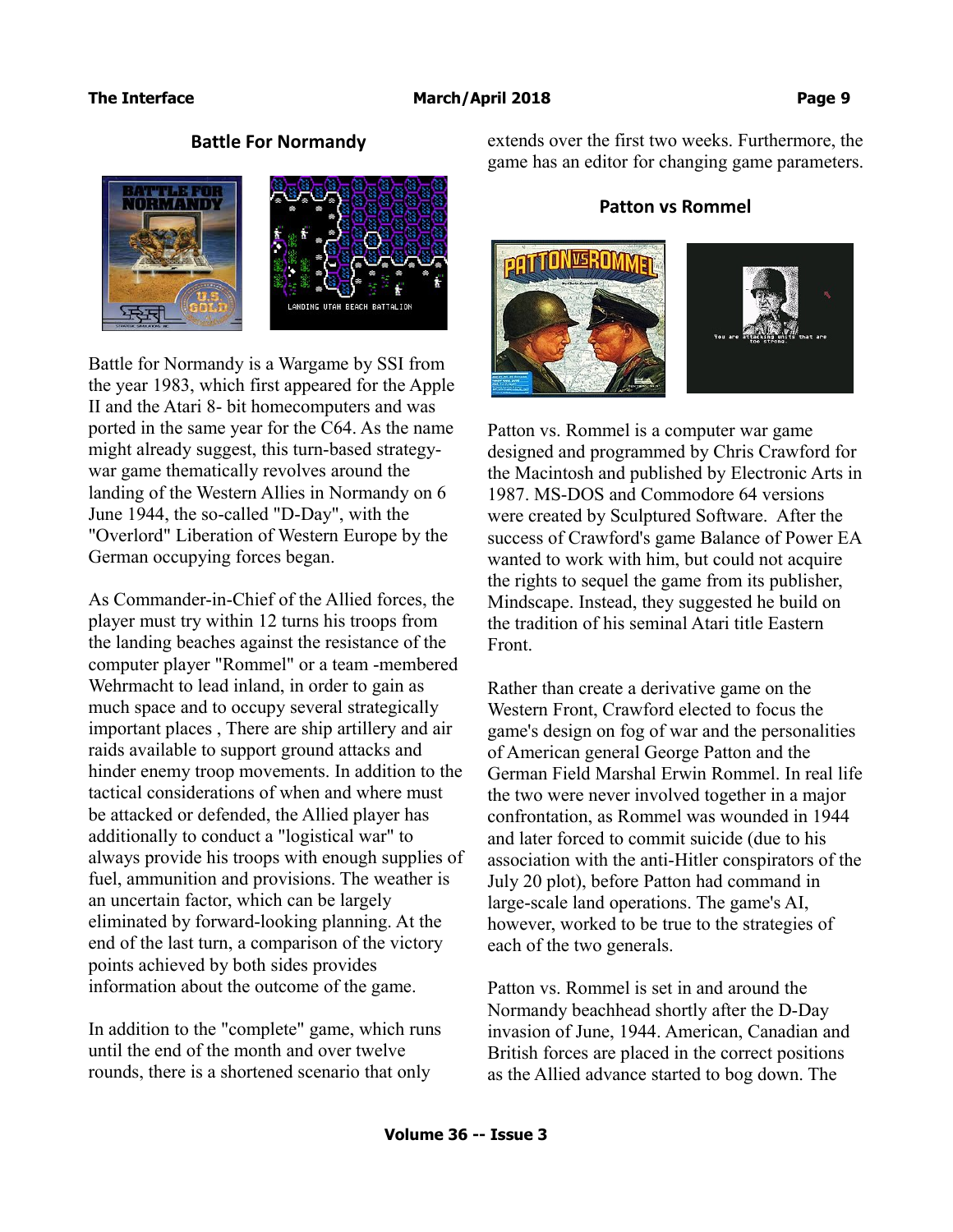German forces of Rommel are likewise in place defending Caen and other cities.

To win the game, the Allied player must advance farther and faster than the real-life Allied forces. For the Rommel-side player to win, he or she must defend more territory longer than the actual German defenders. If the German side can effectively counter and stall the Allied attacks and prevent a breakthrough, the Rommel player will usually win. This creates a dynamic where the Patton player must look for a way to create a hole in the German lines wide enough to push one or more armored divisions through into the German rear area. Since almost all of the German forces are concentrated at the front, the principle of fog of war means that units that are not within sight of enemy units "disappear" from the game map – and from the thinking of the enemy. When they suddenly reappear in a surprise attack from the rear they have an overwhelming advantage over the units they are attacking. In this way an Allied player can roll up a major element of the German line and achieve a victory. In real history the Allies eventually broke through and surrounded several German panzer and infantry divisions, which were decimated as they attempted to escape through the Falaise Gap. In the game this decisive victory requires practice and skill by the Allied player.

### **Reception**

Computer Gaming World described the game as "very playable", admiring its in-game advisors and simple movement scheme, even allowing units to queue actions that are remembered turnto-turn. A 1991 survey of strategy and war games, however, gave it two and a half stars out of five, and a 1993 survey of wargames gave the game two stars. Crawford himself did not believe that the game would be popular, describing it in a 1987 interview as "not a great game. It is a good game, it is fun, but I don't feel it has greatness in its bowels ... Balance of Power I did for me [while] Patton Vs. Rommel is a game for the

public" The game was very well received by war game enthusiasts but never became popular in a wider marketplace.

# **Spitfire Ace**



Spitfire Ace is a combat flight simulator video game created and published by then-newly formed MicroProse. It was one of the first video games designed and programmed by Sid Meier. It was originally developed for Atari 8-bit family (1982) and ported to the Commodore 64 (1984) and PC (as a booter, 1984). The PC port was by R. Donald Awalt. The Commodore 64 version was ported by Dale Gray and Ron Verovsky,

### **Gameplay**

The game puts the player in the pilot's seat during World War II. The player defends London during The Blitz while flying the Supermarine Spitfire.The game offers 15 different scenarios that include France, Malta and D-Day.

### **Reception**

Softline in 1984 called Spitfire Ace and Hellcat Ace's graphics "extremely simple". Computer Gaming World in 1993 stated that the game "has been severely wrinkled by age"

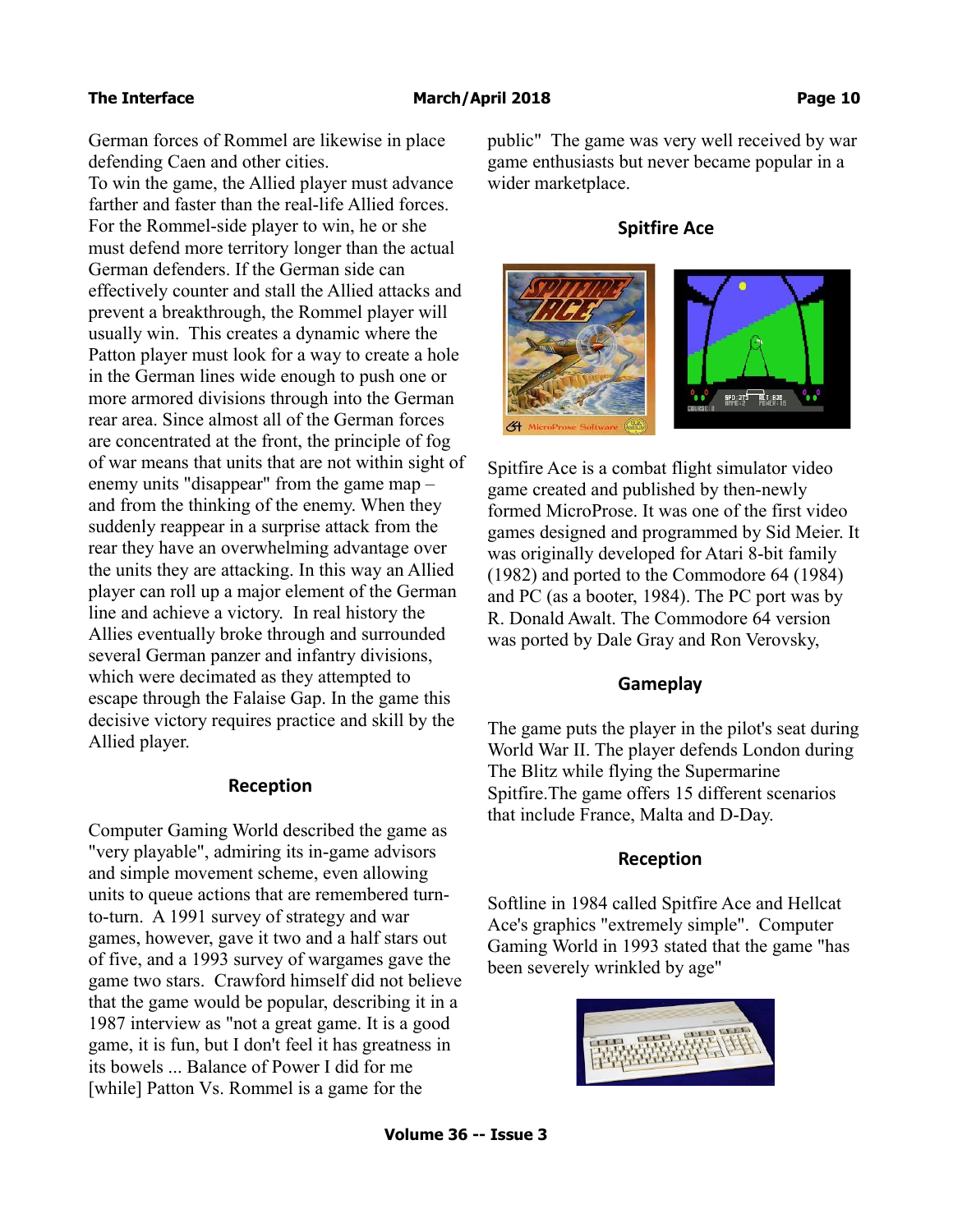# **Spitfire '40**



Spitfire '40 is a combat flight simulation video game released by Avalon Hill in 1985 on Apple II and Commodore 64. It is then focused on Amstrad CPC , ZX Spectrum and Atari ST. The game takes place during the Second World War and puts the player in command of a Spitfire during the Battle of Britain . It offers three game modes including two for training, flight or combat, and one for air combat. The player controls his plane in first-person view in a threedimensional environment. The main window of the game displays a brief view of the cockpit, the player having to press the space key to display the instrument panel.

# **Bismark**



Bismarck is a turn-based strategy video game developed by Personal Software Services and published by Mirrorsoft. It was first released for the Commodore 64 and ZX Spectrum in 1987 for the United Kingdom. It was ported to Amiga, Apple II, Atari ST and Atari 8-bit home computers in both the United Kingdom and the United States the following year. The game is the tenth instalment in the Strategic Wargames series. In the game, the player can choose to control

either the German battleship Bismarck or command the pursuing fleet of Royal Navy ships.

The game is set during the Last battle of the battleship Bismarck of World War II and revolves around the Bismarck attempting to escape a perusing fleet of Royal Navy ships, who desire to avenge the deaths of 1,412 men in the sinking of the flagship and "pride of the Royal Navy", HMS Hood. The game received positive reviews upon release; critics praised the graphics and presentation, though one reviewer found difficulty with the controls.

The game is a turn-based strategy and takes place during the Last battle of the battleship Bismarck on 27 May 1941. The battle is a sequel to the Battle of the Denmark Strait, in which the Kriegsmarine ships Bismarck and Prinz Eugen sank the Royal Navy flagship, HMS Hood, resulting in the deaths of 1,412 men. Incensed by the loss of the "pride of the Royal Navy", a large British force was dispathed in order to pursue and destroy the Bismarck and its support ship, the Prinz Eugen.

The player has the option to choose which side they wish to command at the beginning of the game. If the German side is picked, the objective of the game is to evade the Royal Navy fleet by either sailing to Iceland or heading to the safety of Nazi occupied France. The player will only have the ability to control the Bismarck itself, and must defend themselves against Royal Navy and Royal Air Force attacks if compromised. If the British side is chosen, then the player must command the hunting Royal Navy fleet in order to search and destroy the Bismarck. To achieve both these ends, the player will be able to access an in-game command centre, which will give out alerts depending on the side chosen. If controlling the Bismarck, the player will be reported of hostile British U-boat sightings. If controlling the Royal Navy fleet, they will be told of radio intercepts, which will pinpoint the Bismarck's approximate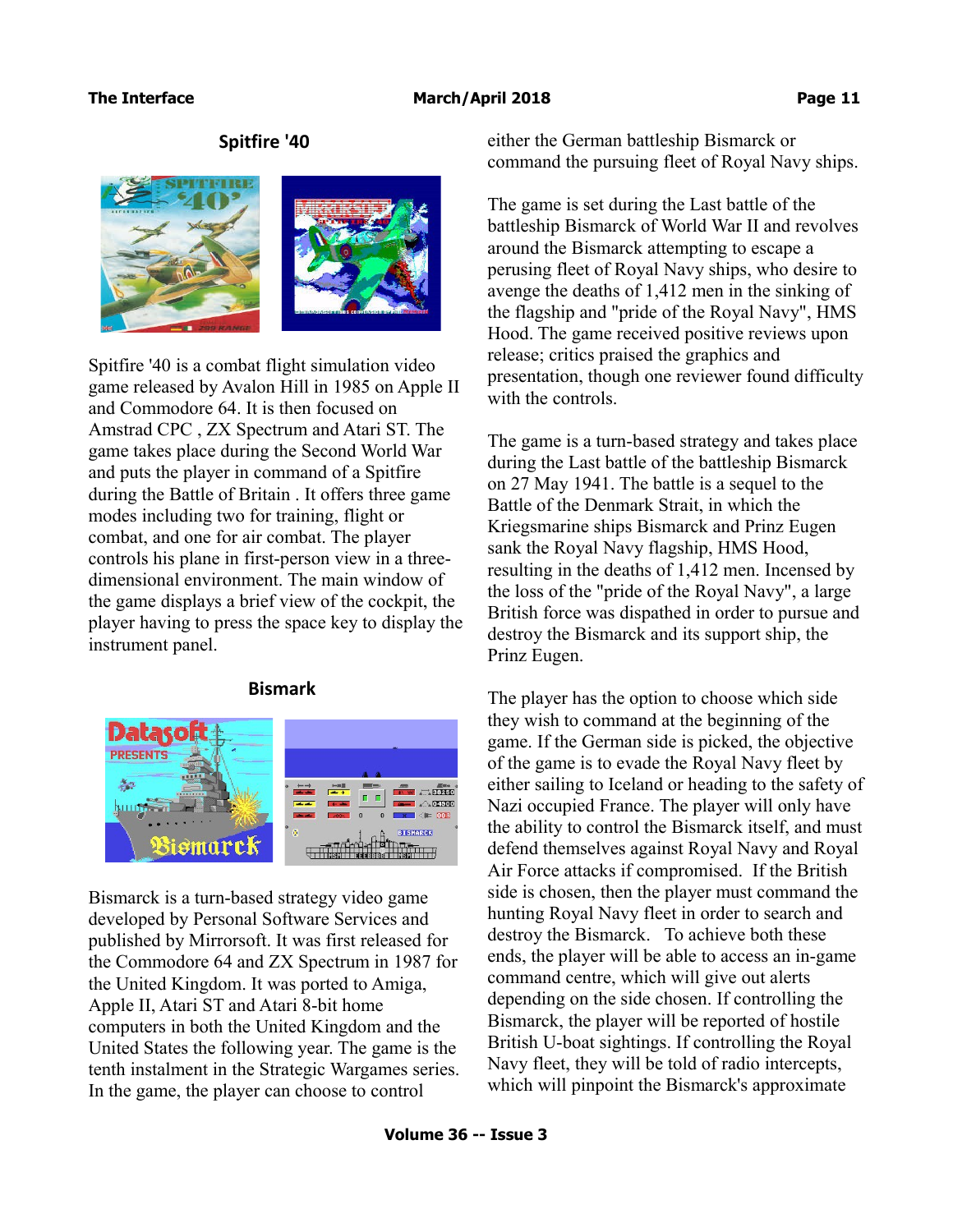### location

If the Bismarck has been intercepted or compromised by Royal Navy ships, the game will automatically shift to an arcade sequence which will give the player an opportunity to defend the ship against a British attack, or alternatively, if playing as the British, the sequence is utilised in order to destroy the Bismarck.The feature can be displayed at any time, though it is automatically enabled if either side comes into conflict.The interface of the feature is split into three sections; the upper part of the screen shows a view of the ocean in front of the ship and any hostile ship in the vicinity. The middle section contains buttons and icons which are used to control ship movement and to fire weapons. The lower part of the screen displays a diagrammatic representation of the ship from the side chosen (Bismarck or Royal Navy ships); the diagram will change colours once the ship receives damage from shelling.

Once a hostile ship is in range, the player will have the choice to either open fire or outmanoeuvre the enemy. The Bismarckis able to withstand 99 points of damage; internal fires may break out during battle and will risk destroying the ship if the fires are not contained quickly enough or if they reach fuel tanks. If fires occur, the player is given the option to order fire-fighting crews to contain the blaze, although it will cause the ship to disengage from combat. The game proceeds in real time, and has the option to change speed from slow to fast at any time.

# **Background**

Personal Software Services was founded in Coventry, England, by Gary Mays and Richard Cockayne in 1981. The company were known for creating games that revolved around historic war battles and conflicts, such as Theatre Europe, Iwo Jima and Falklands '82. The company had a partnership with French video game developer

ERE Informatique, and published localised versions of their products to the United Kingdom. In 1986, Cockayne took a decision to alter their products for release on 16-bit consoles, as he found that smaller 8-bit consoles such as the ZX Spectrum lacked the processing power for larger strategy games. The decision was falsely interpreted as "pull-out" from the Spectrum market by a video game journalist Following years of successful sales throughout the mid 1980s, Personal Software Services experienced financial difficulties, in which Cockayne admitted that "he took his eye off the ball". The company was acquired by Mirrorsoft in February 1987,and was later dispossessed by the company due to strains of debt.

## **Reception**

The game received positive reviews upon release. Peter Berlin of Your Sinclair praised the presentation of the game, stating that it was "good to look at" and well organised. Philippa Irving of Crash asserted that the graphics and interface were "rather bland" but "pretty". Despite stating that the map of the game was "unexciting", Irving noted that it was offset by "pretty touches" and new graphical additions.A reviewer of Computer and Video Games stated that the game was "historically good". Their only criticism was the unsuitability of using a joystick for the game, which they deemed "virtually unusable". David Buckingham of Computer Gamer considered Bismarck the best game Personal Software Studios had released at the time, and added that the two genres of strategy and action work "very well"

Gary Rook of Sinclair User heralded the gameplay as an "exciting" blend of strategy and arcade simulation. Berlin suggested that Bismarck was a good introduction for players who were "bored" with the arcade genre and preferred "something a little bit tougher". Irving praised the gameplay as smoothly-presented and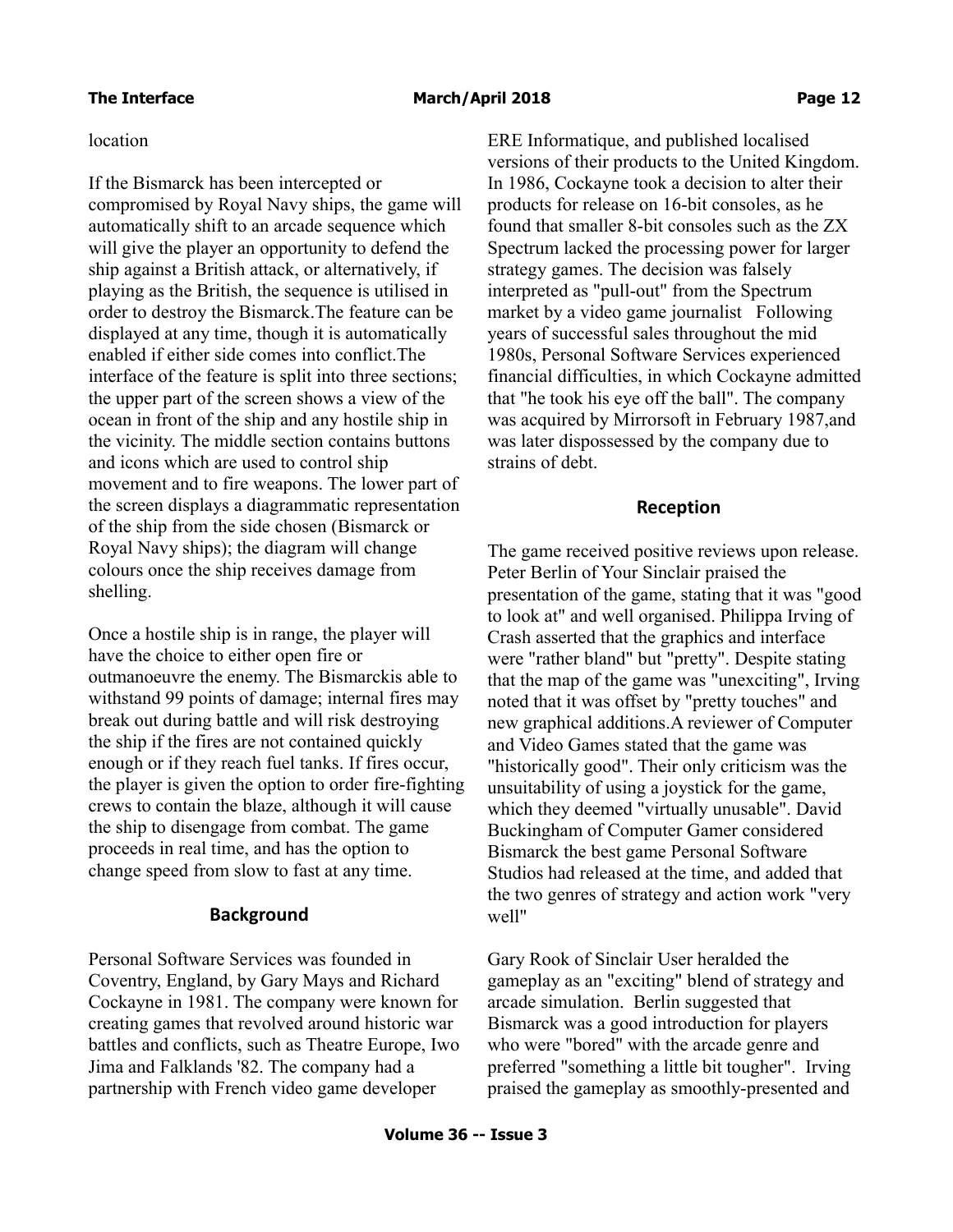"undemanding", stating that the type of game Personal Software Studios were creating was "successful". She also considered the rules of the game to be detailed in all important respects, well-presented and "helpful", albeit "not voluminous" Regarding the arcade aspect of the game, Rook noted that the level of action in it was sufficient, but was sceptical that it was a "true" wargame.

## **Battle of the Bulge**



This early simulation of "The Battle of the Bulge" uses a semi-realtime system for gameplay, consisting of 15 minute time-ticks and will jump to 7:00 AM of the next day as soon as midnight is reached. The game has a pause command, so you can examine the battlefield without pressure of time. Units are displayed as icons and represent a regiment, brigade or even division, each having a certain strength value. At the beginning the units are placed in their historical starting locations of Dec 16th, 1944. Orders are given by selecting an unit and pointing to a target on the map. The unit will then try to move towards the ordered location (or enemy unit), and engage into combat. During the course of the battle each side will receive a number of reinforcements appearing at predefined (historical) positions. Units will fight until completely wiped out. When this happens you will receive a message displayed in a ticker on the top of the screen. This is also the place where you receive information like weather reports, air support and incoming reinforcements.

Victory points are accumulated by destroying enemy units and taking cities (each city has a victory point value). There are some special conditions for the German side, like not taking the city of Spa in time (with intact fuel depot) will result in decreased combat value for all units. The current points are displayed at the bottom of the screen. The game will end on Jan 3rd, 1945, also showing the final points again, along with statements which sides claim victory. You can examine final unit positions and restart the game afterwards.

### **Battle of the Bulge: Tigers In The Snow**



The Battle of the Bulge: Tigers in the Snow is a turn-based strategy video wargame, made in 1981 by Chuck Kroegel, David Landrey, and David Walker for the Apple II, Atari 8-bit, and TRS-80. It was later ported to the IBM PC and Commodore 64.

It was the first video game to feature the Battle of the Bulge of 1944 and 1945, a decisive Allied victory over German forces in World War II, as its subject. Heavily inspired by board games, the game was played on a hexagonal grid and included such features as a supply, terrain and weather system.

### **Reception**

A 1993 Computer Gaming World survey of war games gave Tigers in the Snow one star out of five, stating that its primitive graphics, play mechanics, and user interface "have been superseded by more recent efforts".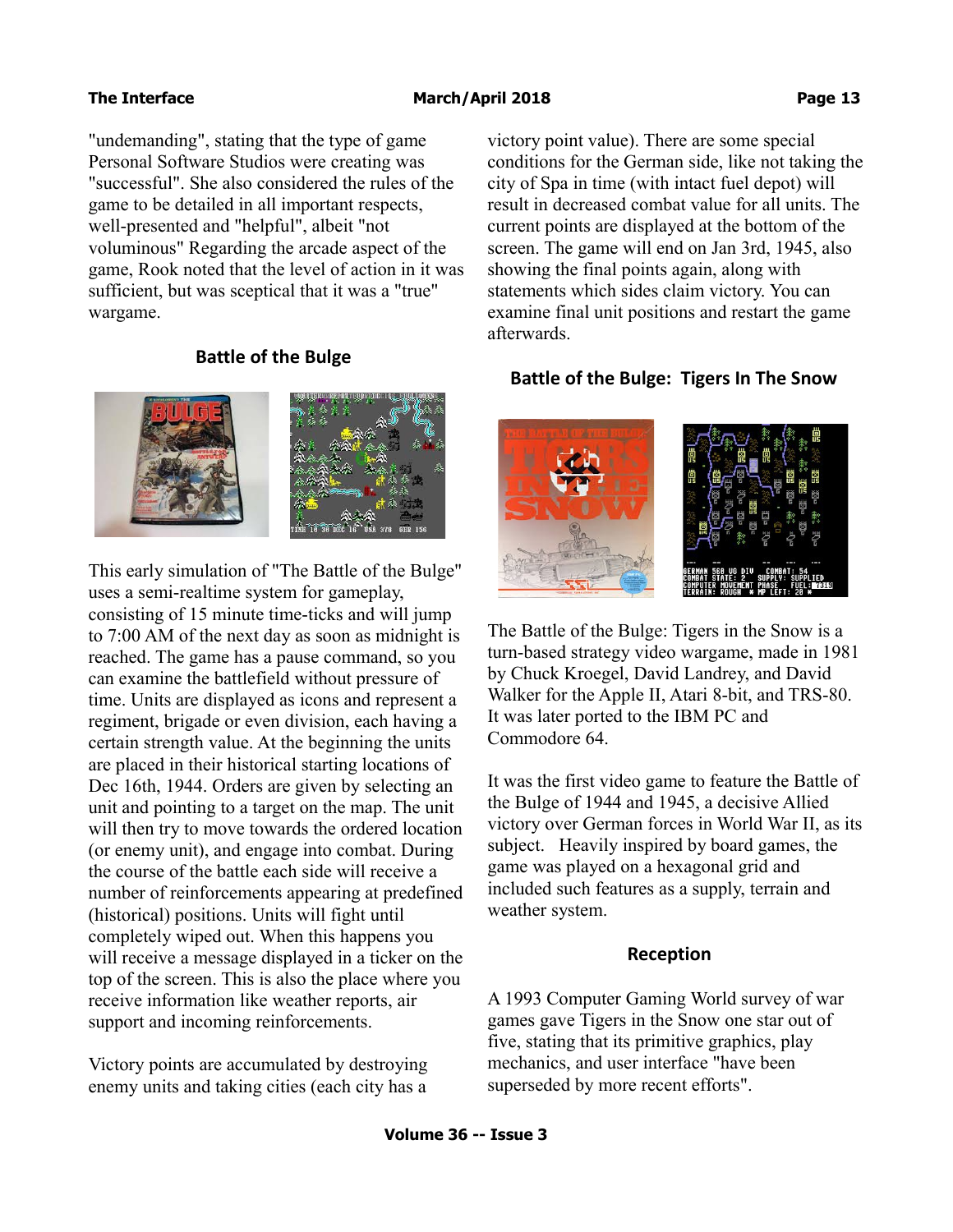# **Iwo Jima**



Iwo Jima is a turn-based strategy video game developed and published by Personal Software Services for the Commodore 64 and ZX Spectrum in 1986. It is the second instalment to the Strategic Wargames series. The game is set during the Battle of Iwo Jima in the Pacific Ocean theatre of World War II and revolves around the United States Marine Corps' objective to secure the island of Iwo Jima from the Imperial Japanese Army.

The game is a turn-based strategy and focuses on the player using their units to attack Japanese forces in order to capture the island. The player assumes control of the Marine Corps and must eliminate all Japanese forces by ground, air, or naval combat. The game received mixed reviews upon release. Critics praised the game's value for money and easy difficulty for novice gamers; however, many criticised the graphics and mechanics.

The game is a turn-based strategy focuses on the invasion and land battles of Iwo Jima. The player commands the United States Marine Corps against the Imperial Japanese Army, who are occupying the islands as part of the Pacific Ocean theatre of World War II. The game is menu-based and only allows the player to use four command functions; move, attack, land and pass.Depending on the difficulty set, the game lasts 32 to 36 turns

and can only be won by eliminating all Japanese forces from the island before the final turn ends. During the game, the enemy may fortify their positions, launch air strikes against the United States Navy fleet or may perform suicide attacks if their unit is about to be wiped out. The player also has the ability to order air strikes against the enemy, if weather permits.

At the beginning of the game, the player has to allocate a number of American troops in order to establish a beach head on one of the six beaches of the island. However, many of the beaches are scattered with land mines and may provide an initial disadvantage to the assault.Throughout the game, the player may call in air strikes and other assaults, however they are only available after the American forces are attacked or if the enemy retreats to an inaccessible location. At any time in the game, the player is also able to request troop reinforcements from the fleet Furthermore, Japanese air forces may sink American battleships throughout the game, although the player will be given the opportunity to shoot them down.In addition, a Japanese submarine will sink American gunboats at random intervals, and cannot be destroyed in any way. There is no save function in the game.

### **Background**

Personal Software Services was founded in Coventry, England, by Gary Mays and Richard Cockayne in 1981.The company were known for creating games that revolved around historic war battles and conflicts, such as Theatre Europe, Bismark and Falklands '82. The company had a partnership with French video game developer ERE Informatique, and published localised versions of their products to the United Kingdom. In 1986, Cockayne took a decision to alter their products for release on 16-bit consoles, as he found that smaller 8-bit consoles such as the ZX Spectrum lacked the processing power for larger strategy games. The decision was falsely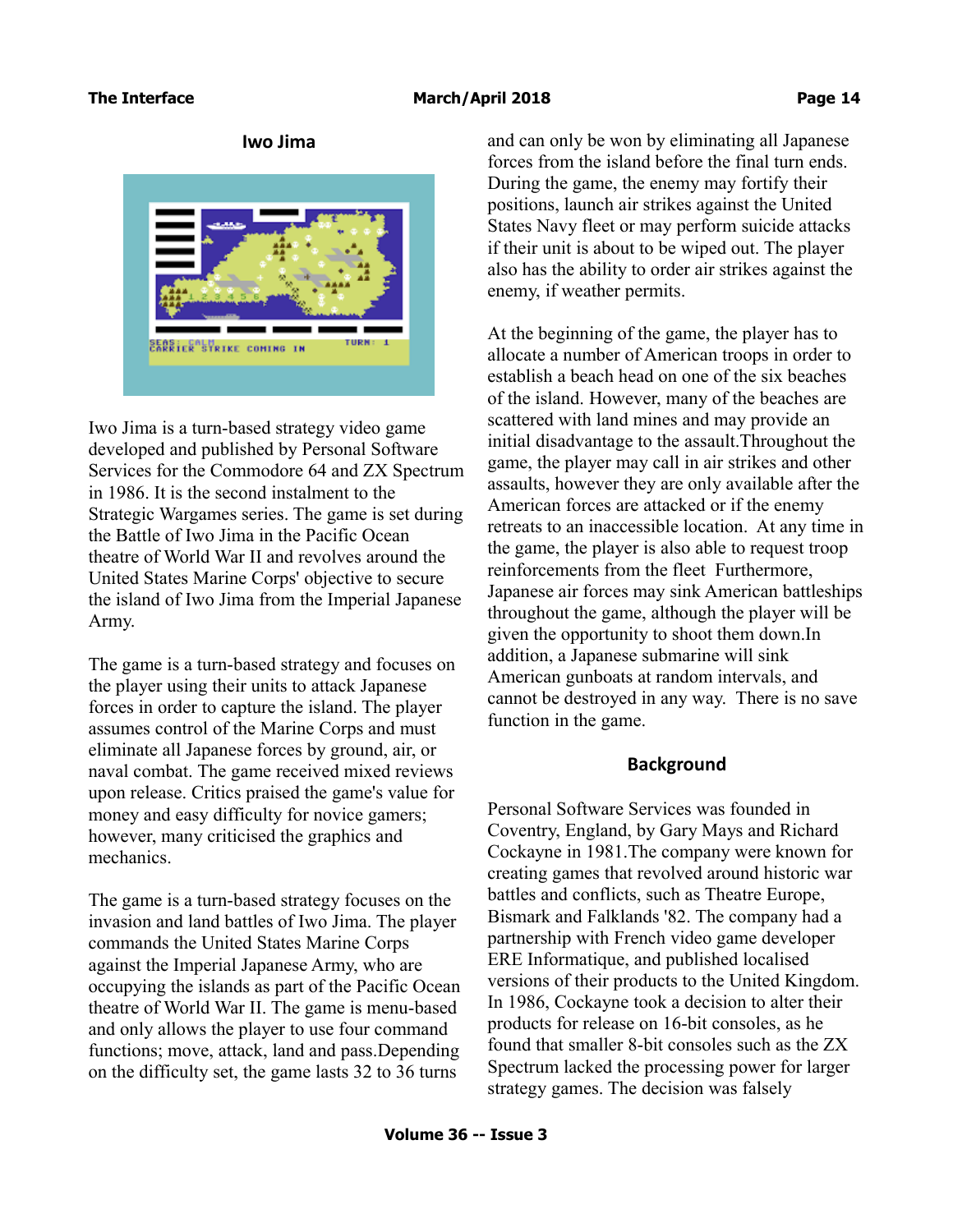interpreted as "pulling out" from the Spectrum market by video game journalist Phillipa Irving Following years of successful sales throughout the mid 1980s, Personal Software Services experienced financial difficulties, in what Cockayne admitted in a retrospective interview that "he took his eye off the ball". The company was acquired by Mirrorsoft in February 1987, and was later dispossessed by the company due to strains of debt.

### **Reception**

The game received mixed reviews form critics upon release. Both Gwyn Hughes of Your Sinclair and a reviewer of ZX Computing praised the game's value for money and heralded it as a "good introduction" to the wargaming genre, although Hughes believed that Iwo Jima was unlikely to provide established tacticians with a "major challenge" and the reviewer of ZX Computing was concerned that the game was "too easy". Sean Masterson of Crash criticised the graphics, stating that it was "let down by poor unit markers and terrain features". Gary Rook of Sinclair User asserted that the game was overall "competent", however he summarised it as "failing to excite". Rook also added that the game was well implemented and "inspiring".

A reviewer of Computer and Video Games criticised the game for having an "awkward mechanism" due to the lack of a save feature and neglecting historic realism. However, he compared the historical accuracy of the Battle of Iwo Jima for being more accurate than Falklands '82's interpretation of the Falklands War. Mark Reed of Computer Gamer stated that the game is "ideal" for novice players and also praised the simplicity of the controls, despite suggesting that experienced gamers of the genre would prefer "something more complex". Masterson similarly criticised the game's suitability for experienced gamers, suggesting that any appeal for a more experienced player is likely to be "very limited".

# **Battle of Britian**



Battle of Britain is a turn-based strategy video game developed and published by Personal Software Services for the Commodore 64 in 1987. It was also ported to the Amstrad CPC and ZX Spectrum later that year. It is the seventh instalment to the Strategic Wargames series. The game is set during the Battle of Britain campaign of the Second World War and revolves around Britain's defence and prevention against a Nazi invasion. In the game, the player commands the Royal Air Force as they must defend key cities against the Luftwaffe.

The game contains elements of first-person shooting; during some sequences the game requires a certain number of aircraft to be shot down. Battle of Britain received mixed to positive reviews from critics upon release. Critics praised the fast pace of the gameplay and features, however, one reviewer was divided over the historical accuracy of the battle.

The game is a turn-based strategy and focuses on air battles during the Battle of Britain campaign of the Second World War. The player commands squadrons of the Royal Air Force and the main objective of the game is to defend key cities and radar installations from the Luftwaffe. Unlike previous games in the series, Battle of Britain is the first to include cursor movement, a scrolling interface and elements of first-person shooter gameplay At the start of the game, the player is given the option of how many RAF squadrons they wish to allocate for offensive and defensive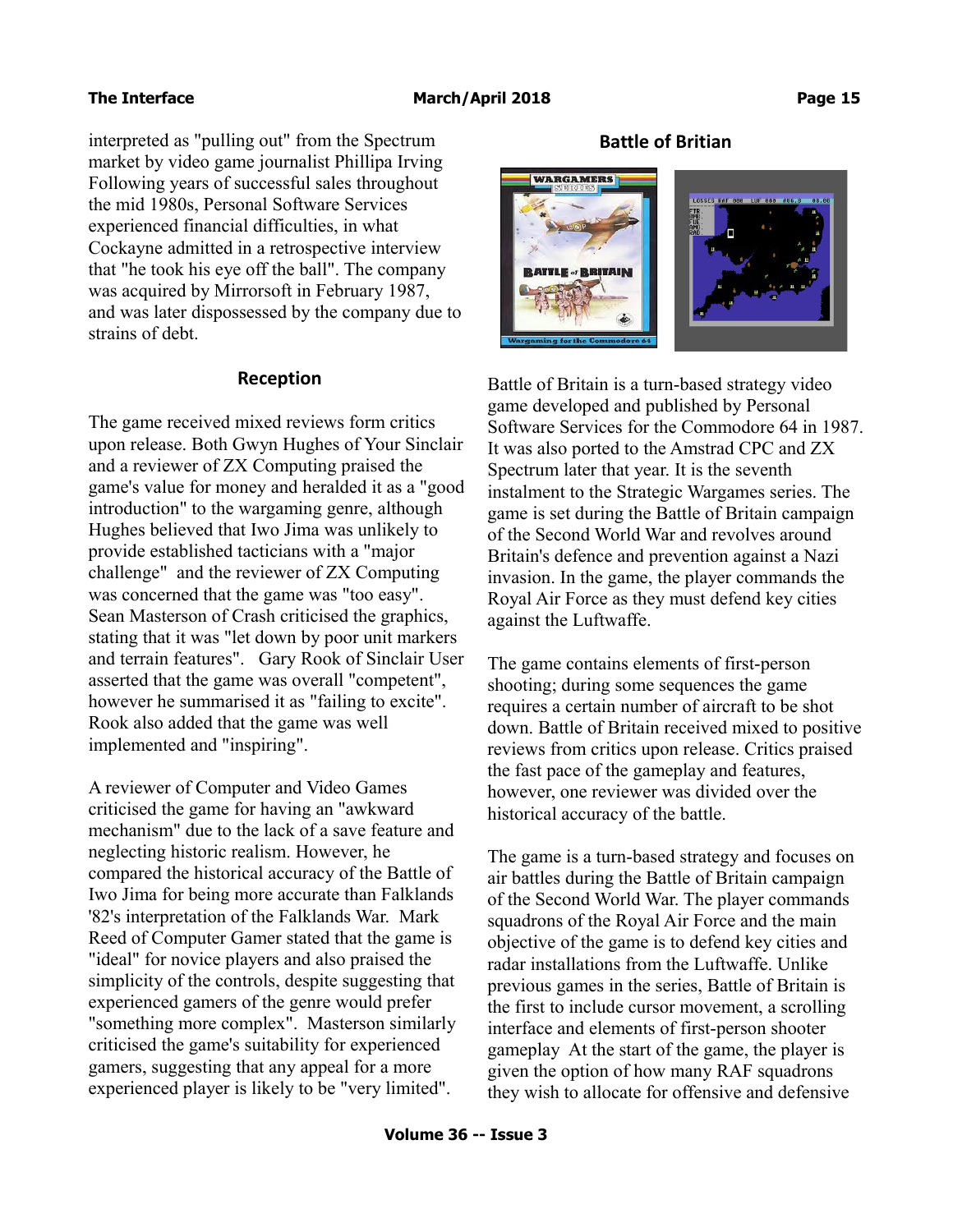purposes; a proportionate amount must be sent to attack Luftwaffe squadrons whilst the others will be left to defend key cities from air raids.

The game has three individual scenarios; training mode, Blitzkrieg mode, and campaign mode. Training mode is set on the lowest difficulty and allows the player to finish the game by using any strategy over an indefinite period of time ] Blitzkrieg mode only lasts one in-game day and features the Luftwaffe going out for an "all-out" attack simultaneously on every target and city. The campaign mode takes place over a period of 30 days and is set on the highest difficulty. In addition, the campaign mode features historically accurate movements and strategies used by both the RAF and Luftwaffe.

At the start of the game, a wave of Luftwaffe aircraft (in the appearance of Balkenkreuz sprites on the map) will cross the English Channel and proceed to bomb various cities, air bases and radar installations. In response, RAF squadrons are automatically scrambled and will await orders to either engage invading Luftwaffe fighters or to defend key cities from bombers. When a RAF squadron has successfully engaged a Luftwaffe unit on the map, the game will shift to a firstperson shooter perspective, in which the point of view is portrayed from a cockpit of either a Spitfire or Messerschmitt Bf 109, depending on the side chosen. During the dogfight sequence, the number of Luftwaffe casualties will depend on how many aircraft the player was able to shoot down.

The game features a changing weather system, which will vary from every hour and will provide obstructions for various forces and installations. For example, fog will close runways whereas storms will temporarily disrupt bombing runs and dogfights Over time, RAF squadrons will run out of ammunition or fuel, and thus must replenish at the nearest RAF station, which will render them vulnerable to a Luftwaffe bombing run. In

between turns, the player has the opportunity to request reinforcements from RAF reserves, however the longer the campaign progresses, the quality of the reserves will diminish

### **Background**

Personal Software Services was founded in Coventry, England, by Gary Mays and Richard Cockayne in 1981.The company were known for creating games that revolved around historic war battles and conflicts, such as Theatre Europe, Bismark and Falklands '82. The company had a partnership with French video game developer ERE Informatique, and published localised versions of their products to the United Kingdom. In 1986, Cockayne took a decision to alter their products for release on 16-bit consoles, as he found that smaller 8-bit consoles such as the ZX Spectrum lacked the processing power for larger strategy games. The decision was falsely interpreted as "pull-out" from the Spectrum market by a video game journalist. Following years of successful sales throughout the mid 1980s, Personal Software Services experienced financial difficulties, in what Cockayne admitted in a retrospective interview that "he took his eye off the ball". The company was acquired by Mirrorsoft in February 1987, and was later dispossessed by the company due to strains of debt.

### **Responses**

The game received mixed to positive reviews from critics upon release. Gwyn Hughes of Your Sinclair praised the game's fast pace and tempo of gameplay, stating it to be "fast and furious". However, he criticised the arcade-style flying sequences, referring them as "dodgy" due to the system's lack of processing power. Philippa Irvine of Crash praised the "all-action" theme of the game, and heralded the campaign as "impressive" in both terms of content and length. Gary Rook of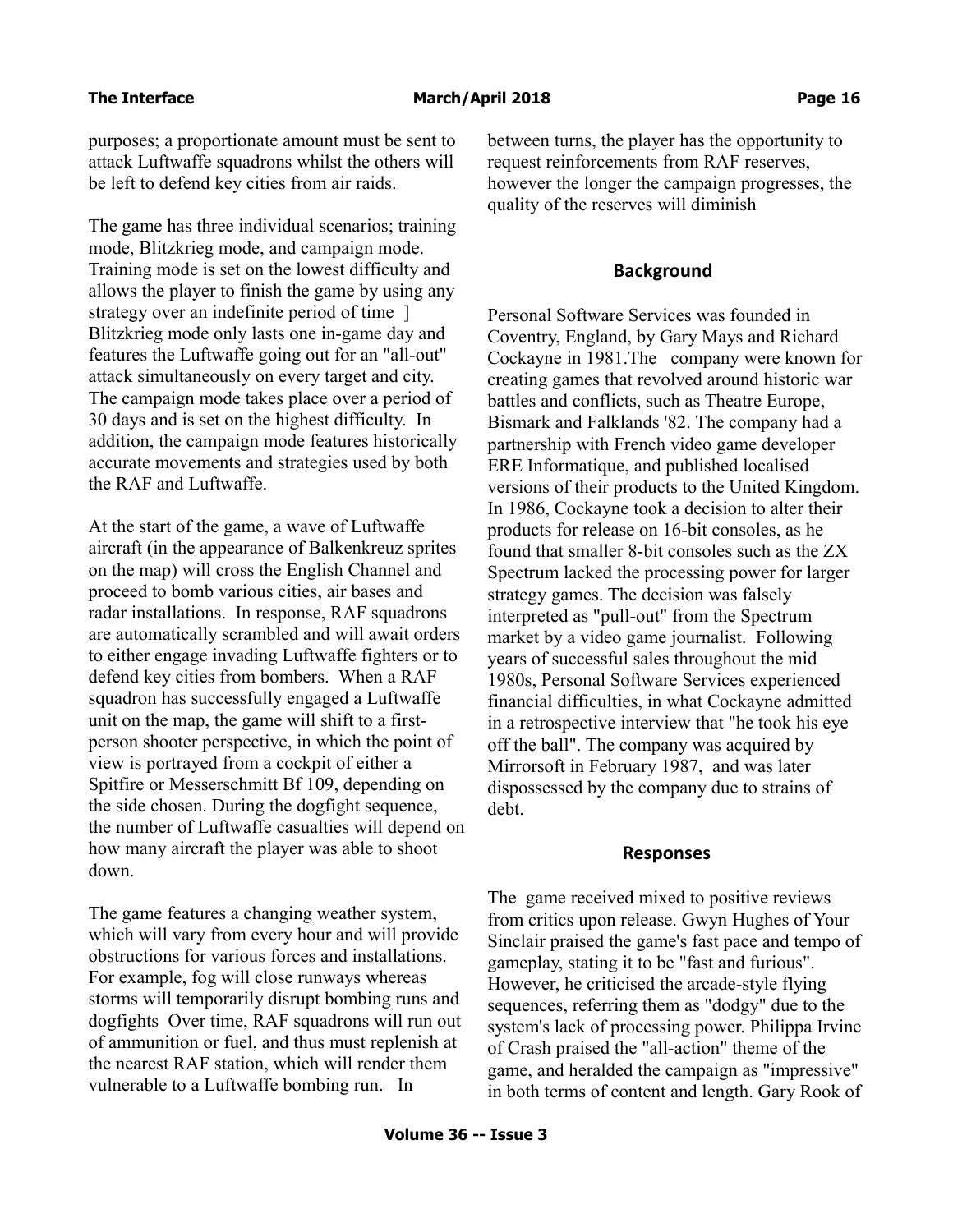Sinclair User similarly praised the gameplay, suggesting that it had a "workmanship" quality to it, however he noted that it lacked a "certain sparkle". Gordon Hamlett of ZX Computing found some aspects of the gameplay confusing, comparing it to juggling.

A reviewer of Computer and Video Games stated that the game "isn't very good", nor the best Battle of Britain recreation on the market, and criticised on how interceptions were "far too easy" to make. Reviewing the ZX Spectrum version of the game, a critic from Advanced Computer Entertainment cited the game as historically inaccurate due to it lasting only 30 days, whereas the actual Battle of Britain was considerably longer. However, they praised the gameplay as an "enjoyable challenge" and a good value for money.

# **Operation Iceberg: The Battle Of Okinawa**



Operation Iceberg: The Battle for Okinawa, better known as Okinawa , is a turn-based strategy videogame on theBattle of Okinawa, published in 1986 for Commodore 64 by Personal Software Services (PSS). It is very similar to Iwo Jima already published by the PSS the same year, so much so as to sometimes be considered a variant with a different scenario; the two titles were also published together in the Conflicts II collection, along with Battle for Midway

## **Game Mode**

The player controls US forces in the invasion of Okinawa Island , defended by computercontrolled forces of Japan . The game system is the same as Iwo Jima , which is similar to the previous Falkland 82 , with a slightly different interface and a wider island, which requires different strategies.

The map of the island extends horizontally on two screens and is divided into invisible square boxes with different types of terrain, which influence movement and defense. At each turn each unit can move or attack an enemy, but not both. Initially each US unit must disembark and can do so at a point chosen from seven available on both halves of the island.

The types of US units are infantry, artillery, and tanks, while the Japanese have infantry, artillery, and stationary bunkers. Each type has a numerical strength value in attack (which also represents the current hit points ), defense force, movement and range. There are also forces not directly controlled as units: the US has the artillery support of the fleet, which can reinforce a number of attacks from land units anywhere on the island, Japan has submarines and planes that can weaken the opposing fleet and boxes with minefields. The goal of the game is to find and completely eliminate the Japanese forces. There are 8 possible difficulty levels and the placement of enemies is unknown and variable with each game. Each enemy unit becomes visible only when it comes to shooting one of its own or when it fires.

The interface is based on text menus and runs from one unit to another or between options with the joystick. In attack, a target selection system typical of this series of games automatically frames the nearest enemy unit and asks the player if he wants to attack that, and if he answers "no" he moves to another one. It is also the only time you can view data from the enemy unit.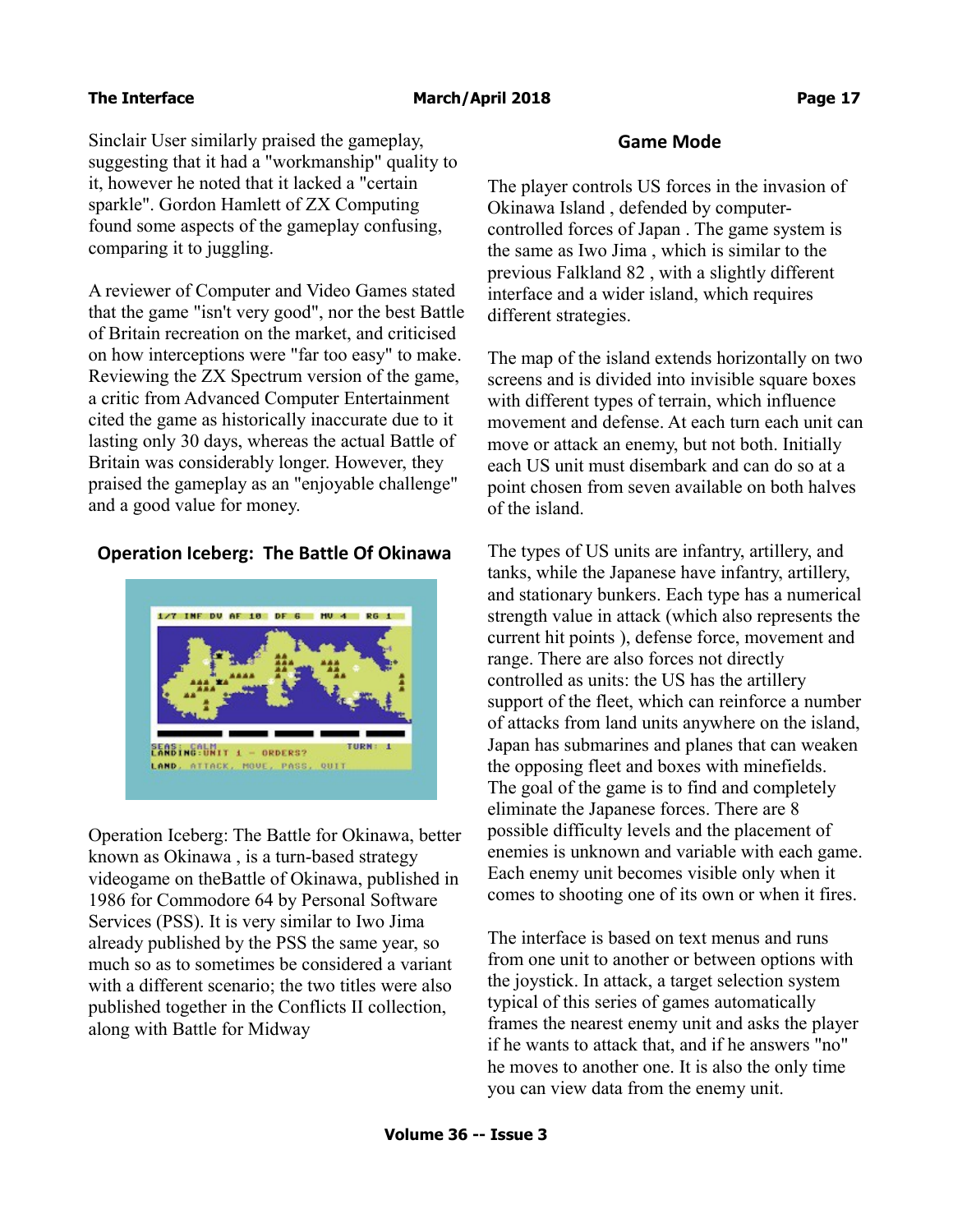**Russia: The Great War In The East 1941-1945**



Russia: The Great War in the East 1941-1945 is a war game video game developed and published by Strategic Studies Group in 1987 on Apple II and Commodore 64 . The game simulates the clashes on the Eastern Front during the Second World War .

### **Operation Whirlwind**



Description: Operation Whirlwind is a tactical scale wargame set during the World War 2. As a battalion commander of an armored task force the player is ordered to capture (within 35 game turns, divided into phases) a city 15 kilometers away, defended by opposing forces. At your disposal are infantry, engineer, recon, tank and artillery units. Dig in your troops, deploy bridges, watch for enemy mines and barrage fire.

The player's task is to maneuver over open ground on a battle grid three screens five separate parts:

**1.Unit placement and disposition phase:** Dug in and defending, or In motion on recon.

**2.Forces Movement phase:** vertically or horizontally on the grid map, using the joystick. When in motion, firing is not possible. Enemy units are invisible until they fire on you, and mine fields are not visible until you hit them.

**3.Combat phase:** Here you are engaged by artillery and small arms fire.

**4.Assault Order phase:** . In this phase you are able to advance and maneuver your units that have not exhausted their ammunition in the prior operations against enemy formations, utilizing head on assaults, or fast flanking armored attacks. Enemy units will be dislodged and will move, using their own firepower to attempt to break up your attacks. The player will need to engage his engineer units to bridge river crossings while in action.

**5.Final assault phase:** The orders given in the prior phase become a mixed bag in the fog of war, and the gamer must react to circumstances that naturally occur as previously undetected enemy units deploy against the assaults as they unfold. With the conclusion of each turn of five phases, the player will be assessed of his success or failure, and will be offered the opportunity to save or delete the prior game action before continuing to the next turn. There are four increasingly difficult levels of engagement, each of which will result in five levels of outcome, from total victory, through stalemate, to abject defeat.

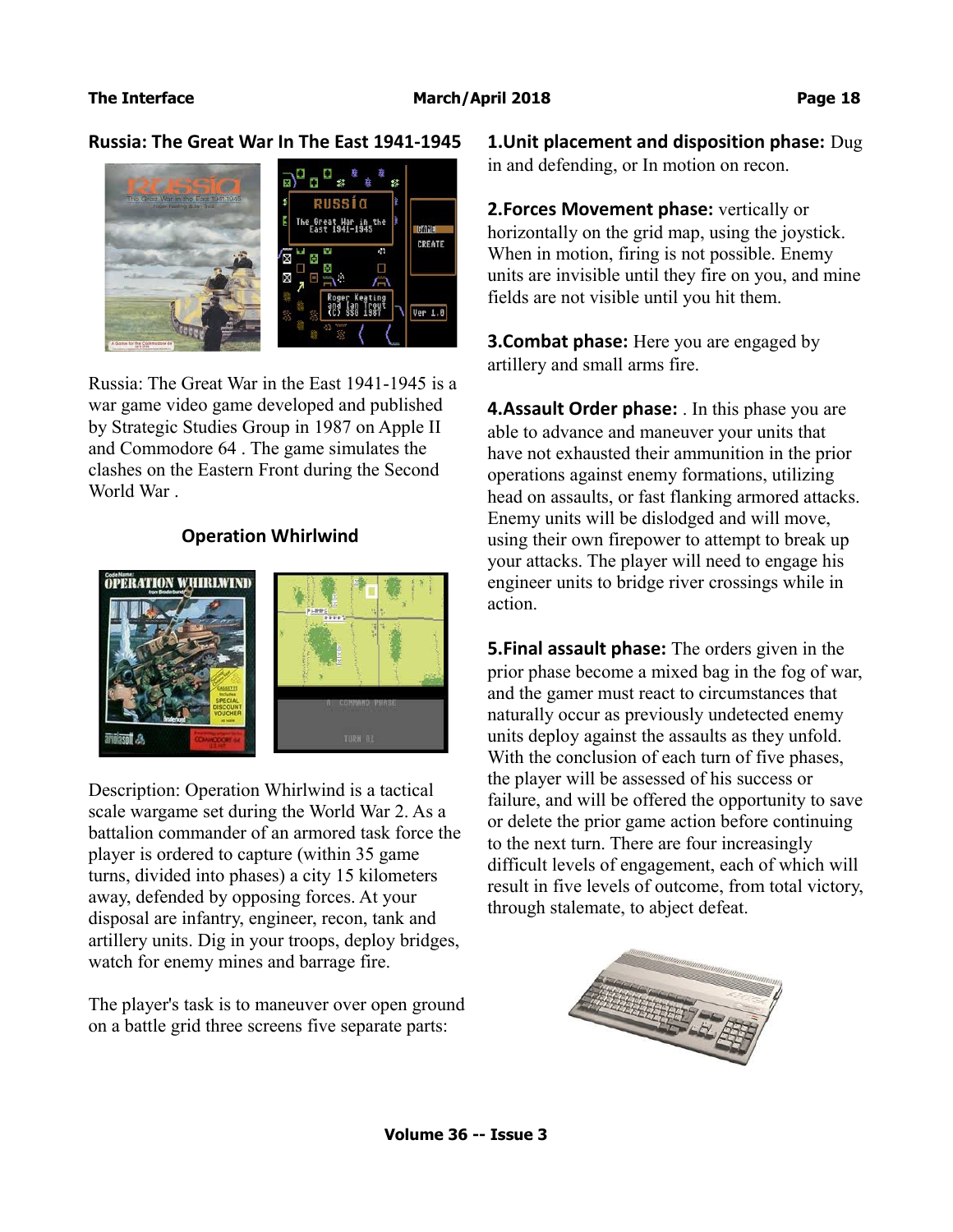### **Operation Market Garden**



Operation Market Garden is a recreation of the largest daylight airborne operation in history on September 17, 1944. As commander of the Allied forces you will direct the American 82nd and 101st Airborne Divisions, the British 1st Airborne Division and the 30th Corps to their historical objectives. The Allied player earns points for controlling and keeping supply objective hexes. They lose points for overrun airborne supply hexes and German controlled town/city hexes. The level of victory (5 levels) is determined by Allied points at the end of the game. The game can be played by 2 people or solitaire (computer as German), has four levels of difficulty and can be played as either intermediate level or advanced. Playing time is 10 hours.

### **Falklands '82**



Falklands '82 (released as Malvinas '82 in Spanish markets) is a 1986 turn-based strategy video game developed and published by Personal Software

Services for the ZX Spectrum and Commodore 64. It is the fifth instalment of the Strategic Wargames series. The game is set during the 1982 Falklands War and revolves around the Argentine occupation and subsequent British re-capture of the Falkland Islands. The player controls the British Task Force as they must either defeat all Argentine forces on the archipelago or re-capture every settlement.

A port for the Amstrad CPC was advertised but never released. During development, the developers obtained information and statistics of the war from NATO. The game met with mixed reviews and controversy: critics praised the detailed graphics, but some were divided over the gameplay and authenticity; others criticised the in-game potential of an Argentine "victory".

### **Gameplay**

Falklands '82 is a turn-based strategy game focusing on land battles during the Falklands War. The player commands the British Task Force against the Argentine ground forces, who are occupying the islands. The game begins by allocating fifteen Royal Navy ships for the task force; a proportionate amount must be devoted for attack and defence purposes. The player must then choose four landing spots in northern East Falkland to begin the invasion: Port Stanley, Berkeley Sound, Cow Bay and San Carlos Bay. The SAS or SBS are available throughout the game to provide intelligence on Argentine movements; however, intelligence is limited and may only be collected a certain number of times At any time, the player may request reinforcements from either one of the two aircraft carriers, HMS Hermes or HMS Invincible. The main objective of the game is to either defeat all occupying Argentine forces in the archipelago, or to capture and hold all ten settlements of the Falklands simultaneously. Depending on the difficulty setting, the game lasts 25 or 30 turns; if every settlement has not been occupied or any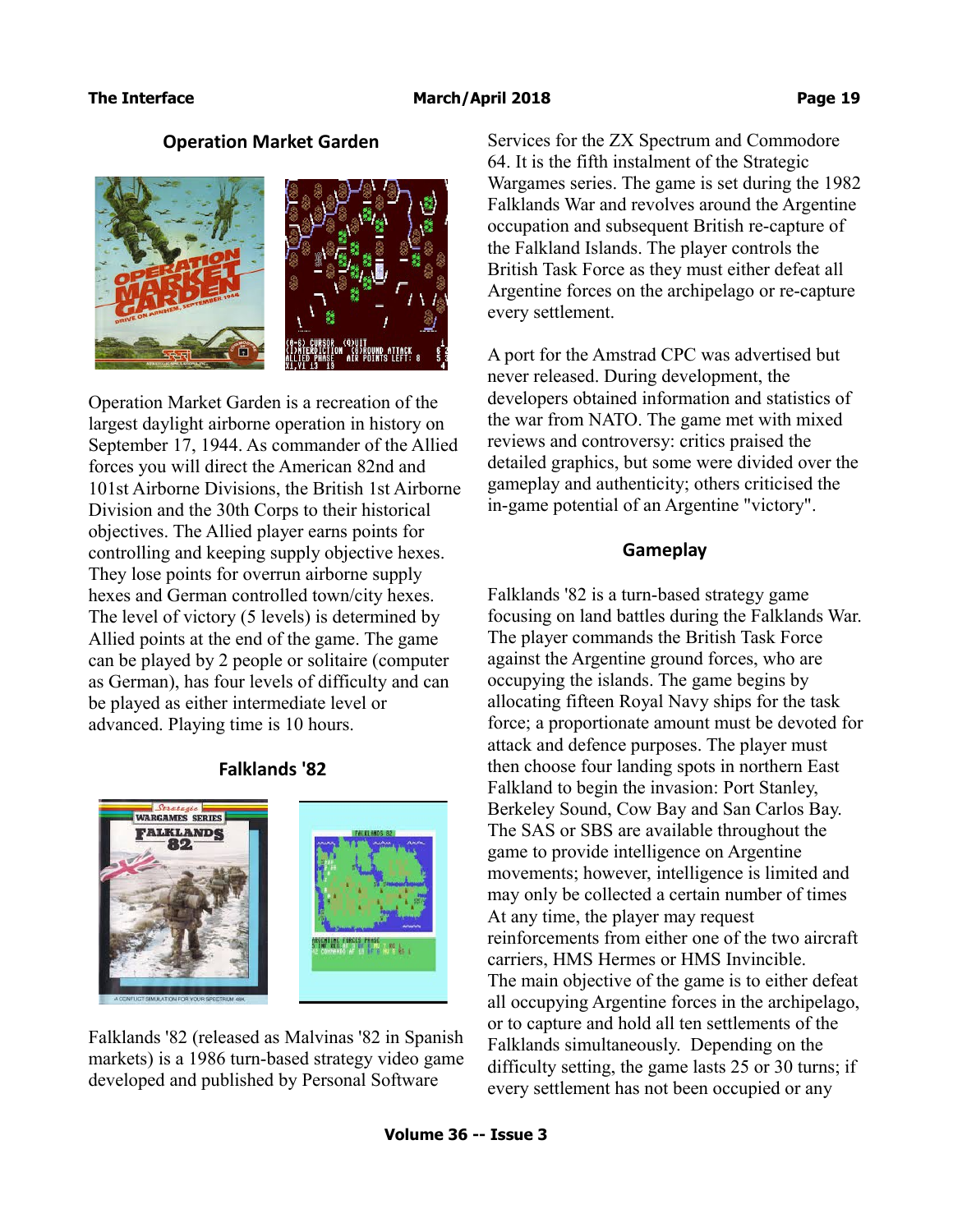Argentine forces remain by the end of the last turn, the game will end. The capital of the Falklands, Stanley, has the highest concentration of Argentine forces and is usually the last settlement to be captured.There are a total of four choices for combat: attack, move, pass, and "recce". The game includes a weather system that changes from every turn and provides obstructions for various forces. For example, stormy seas will temporarily render naval vessels and troop reinforcements unavailable, while fog will render both naval and air forces unavailable. During the course of the game, Argentine airstrikes will frequently sink Royal Navy ships, depending on how many of them were initially allocated to defensive positions. In addition, Argentine air forces will occasionally bomb and destroy British forces on the ground, which are represented as animated sprites on the map. The map also displays terrain details, including rivers and mountains. If troops are situated on top of a mountain, they will receive a defensive bonus once attacked; however, due to the steep terrain, they will move more slowly. If the player chooses to enter an enemy-controlled zone, the move will instantly end, leaving the unit vulnerable to an Argentine attack.

### **Background and Release**

In Falklands '82, we were attacked for having a game where the Argies could win - but it could have happened.

Richard Cockayne in a interview with Your Computer magazine in 1986 Personal Software Services was founded in Coventry, England, by Gary Mays and Richard Cockayne in November 1981. The company was known for creating games that revolved around historic war battles and conflicts, such as Theatre Europe, Bismarck and Battle of Britain. The company had a partnership with French video game developer ERE Informatique and published localised versions of their products to the United

Kingdom The Strategic Wargames series was conceptualised in 1984 by software designer Alan Steel; during development of these titles, Steel would often research the upcoming game's topic and pass on his findings to associates in Coventry and London. In 1983, the company was recognised as "one of the top software houses" in the United Kingdom, and was a finalist for BBC Radio 4's New Business Enterprise Award. During development of both games, Cockayne and Mays obtained statistics for both the Cold War and Falklands War from NATO and the Soviet embassy in London. In an interview with Your Computer magazine, Richard Cockayne stated that both Theatre Europe and Falklands '82 received heavy criticism from the Campaign for Nuclear Disarmament and The Sun newspaper, respectively. An editor from The Sunday Press suggested that Falklands '82 was "distasteful" because of the game's possibility of an Argentine victory. The game was planned for an Amstrad CPC port, but was never released for that computer. In Spanish markets, the game was released as Malvinas '82 (the Spanish name for the Falkland Islands) and included a manual which was never translated into English. In 1986, Cockayne decided to alter products for release on 16-bit consoles, since smaller 8-bit consoles, such as the ZX Spectrum, lacked the processing power for larger strategy games. The decision was falsely interpreted by video game journalist Phillipa Irving as "pulling out" from the Spectrum market. Following years of successful sales throughout the mid-1980s, Personal Software Services experienced financial difficulties, and Cockayne admitted in a retrospective interview that "he took his eye off the ball". The company was acquired by Mirrorsoft in February 1987, and was later dispossessed due to debt.

### **Reception**

The Sun newspaper criticised Falklands '82 for including a scenario where "Argentina could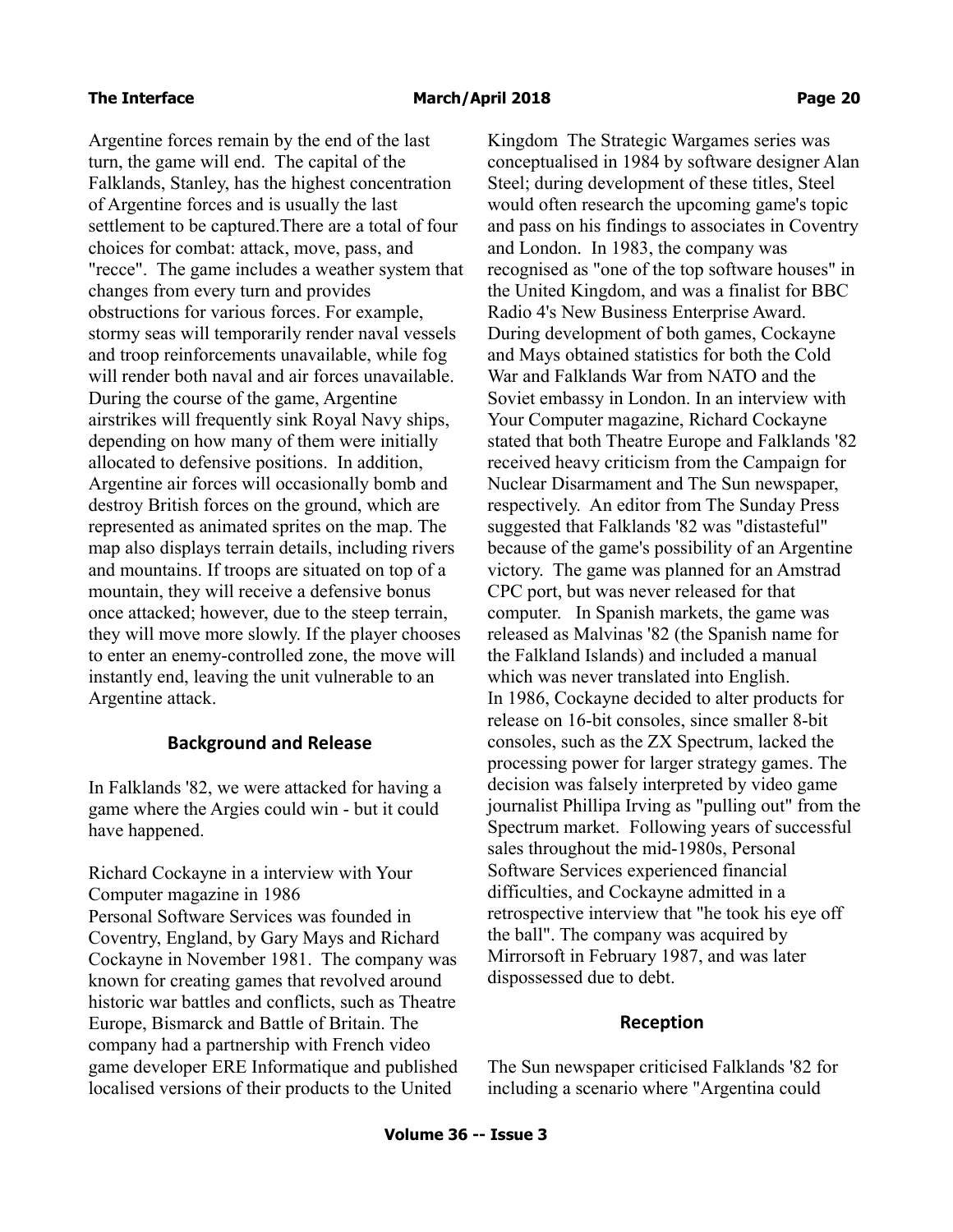win," but Cockayne maintained that his company's video games did not trivialise the war. The game received mostly positive reviews from critics upon release. Rachael Smith of Your Sinclair praised the overall experience of the gameplay, stating that it was "ideal" for newcomers and plays "smooth"; however, she criticised it for being "annoyingly slow" at times. Sean Masterson of Crash criticised the gameplay, stating that it fails to "offer a serious challenge" and prohibits the player from experimenting with choices the real commanders never had, such as planning tactical air strikes.A reviewer from Sinclair User praised the gameplay, stating that it was "swift" and had "nice touches" for beginners to the wargame genre. He sarcastically remarked that the inability to play on the Argentine side would help improve Anglo-Argentinian relations. A reviewer from Zzap!64 criticised the game's lack of authenticity and strategy, stating that the developer's previous games had more credence if the player "played them with their eyes shut".

A reviewer from ZX Computing heralded the graphics and details of the map but suggested that "hardened wargamers" would not be interested in graphical advancements.A reviewer from Computer Gamer praised its simplicity, stating that it was a "simple game" and would prove to be an "excellent" introduction to the wargame strategy genre. In a 1994 survey of wargames Computer Gaming World gave the title one star out of five, stating that "it has aged poorly".

In a retrospective review, Tim Stone of Rock, Paper, Shotgun praised the game's ability to display the war in a neutral manner; however, he questioned the inability to play on the Argentine side. Stone concluded that the game had "greater significance" over other war strategy games at the time and had an "undeniable quality".

# **Conclusion**

Commodore is a very special machine and has

many things to offer even to us here in the  $21<sup>st</sup>$ century. Not only can you learn history, but you can have fun while you're doing it. If I missed anything on this list, then please contact me and we will do a Part 3. I didn't add games like Ikari Warriors or Commando because they are more like shoot 'em ups than anything else.

## **Sources**

Wikipedia Moby Games My Abandonware You Tube Lemon 64



# **>>--> Officers and Keypersons <--<<**

| Board of Trustees  Brad Strait, Dave Smith |  |
|--------------------------------------------|--|
| The Interface Editor  Lenard Roach         |  |
|                                            |  |
| Club equipment  Roger Van Pelt             |  |
| Meeting place reservation  Dick Estel      |  |

### -**The Small Print-**

The Fresno Commodore User Group is a club whose members share an interest in Commodore 8-bit and Amiga computers. Our mailing address is 185 W. Pilgrim Lane, Clovis, CA 93612. We meet monthly in the meeting room of Bobby Salazar's Restaurant, 2839 North Blackstone Ave., Fresno, CA. The meetings generally include demonstrations, discussion, and individual help.

Dues are \$12 for 12 months. New members receive a "New Member Disk" containing a